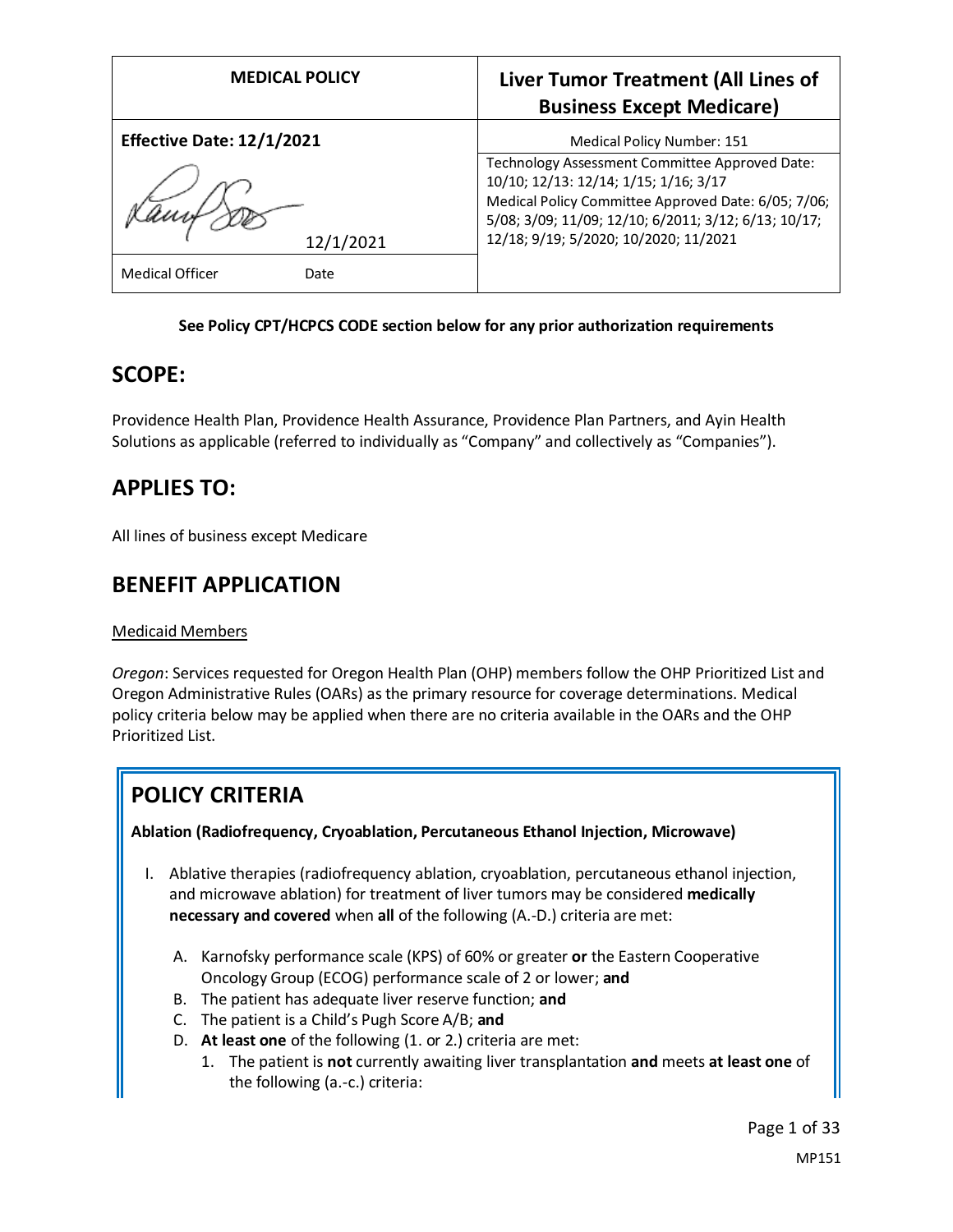- a. The patient has been diagnosed with hepatocellular carcinoma confirmed by biopsy and/or imaging and meets **all** of the following (i.-iv.) criteria:
	- i. There is clinical documentation that surgical resection is not feasible; **and**
	- ii. The tumor(s) is in an accessible location for percutaneous, laparoscopic, or open approaches for ablation; **and**
	- iii. There is a single tumor ≤ 5 cm **or** two to three tumors each ≤ 3 cm; **and**
	- iv. All tumor foci are amenable to ablative therapy and the goal of therapy is long term control with complete ablation; **or**

### b. The patient has been diagnosed with hepatic metastases from colorectal tumors confirmed by biopsy and/or imaging and meets **all** of the following (i.-v.) criteria:

- i. Surgical resection is not feasible or ablation is to be performed in conjunction with surgical resection; **and**
- ii. The tumor(s) are in an accessible location for percutaneous, laparoscopic, or open approaches for ablation; **and**
- iii. The metastatic tumor(s) is ≤ 5 cm; **and**
- iv. The metastatic lesions are confined to the liver; **and**
- v. All tumor foci are amenable to ablative therapy and the goal of therapy is long term control with complete ablation; **or**
- c. The patient has been diagnosed with hepatic metastases from neuroendocrine tumors confirmed by biopsy and/or imaging and meets **all** of the following (i.-iii.) criteria:
	- i. There is clinical documentation that surgical resection is not feasible; **and**
	- ii. The metastatic tumor(s) is ≤ 5 cm; **and**
	- iii. Tumor related symptoms (e.g., carcinoid syndrome) are refractory to medical treatment (e.g., somatostatin analogs); **or**
- 2. The patient is approved and listed for a liver transplant, and ablative therapy is intended to prevent further tumor growth while waiting for a transplant to become available.
- II. Ablative therapies (radiofrequency ablation, cryoablation, percutaneous ethanol injection, and microwave ablation) are considered **not medically necessary and are not covered** for the treatment of liver tumors when criterion I. above is not met.

#### **Transarterial Chemoembolization (TACE)**

- III. Transarterial chemoembolization (TACE) may be considered **medically necessary and covered** when **at least one** of the following (A. or B.) criteria are met:
	- A. The patient is **not** currently awaiting liver transplantation **and** meets **at least one** of the following (1.-3.) criteria:
		- 1. The patient has been diagnosed with hepatocellular carcinoma confirmed by biopsy and/or imaging and meets **all** of the following (a.-d.) criteria:
			- a. There is clinical documentation that surgical resection is not feasible; **and**
			- b. The tumor(s) is classified as intermediate stage (measured using the BCLC Staging and Treatment Strategy); **and**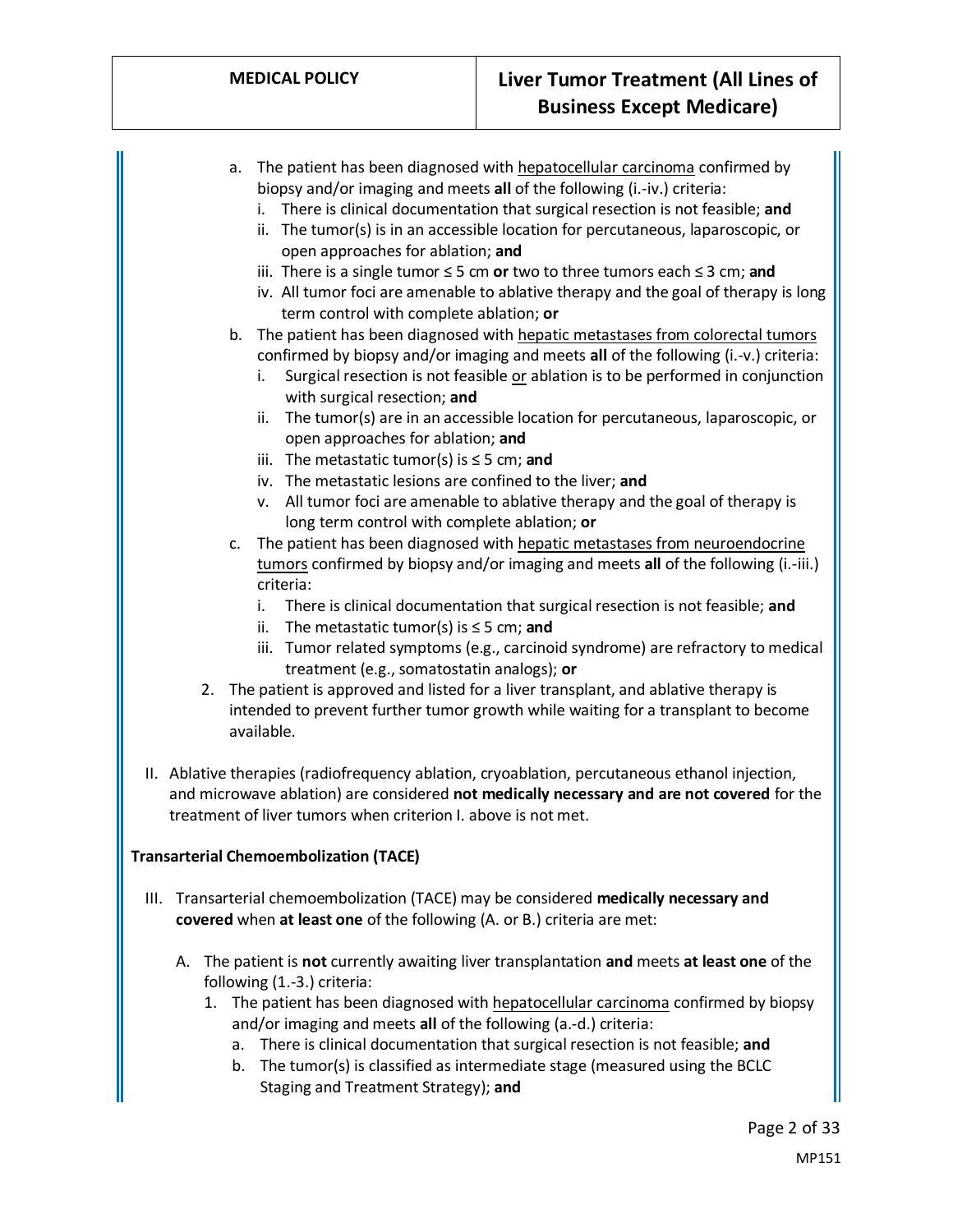- c. The tumor(s) is confined to the liver; **and**
- d. There is no portal vein tumor invasion; **or**
- 2. The patient has been diagnosed with hepatic metastases from neuroendocrine tumors confirmed by biopsy and/or imaging and meets **all** of the following (a.-c.) criteria:
	- a. There is clinical documentation that surgical resection is not feasible; **and**
	- b. The metastatic tumor(s) is ≤ 5 cm; **and**
	- c. Tumor related symptoms (e.g., carcinoid syndrome) are refractory to medical treatment (e.g., somatostatin analogs); **or**
- 3. The patient has been diagnosed unresectable intrahepatic cholangiocarcinoma confirmed by biopsy and/or imaging; **or**
- B. The patient is approved and listed for a liver transplant, and TACE is intended to prevent further tumor growth while waiting for a transplant to become available.
- IV. Transarterial chemoembolization (TACE) is considered **not medically necessary and is not covered** for the treatment of liver tumors when criterion III. above is not met.

#### **Radioembolization**

- V. Radioembolization (i.e., yttrium [Y-90], selective internal radiation therapy [SIRT]) may be considered **medically necessary and covered** when **at least one** of the following criteria (A. or B.) is met:
	- A. The patient is **not** currently awaiting liver transplantation and meets **at least one** of the following (1.-4.) criteria:
		- 1. The patient has been diagnosed with hepatocellular carcinoma confirmed by biopsy and/or imaging **and** surgical resection is not feasible; **or**
		- 2. The patient has been diagnosed with hepatic metastases from colorectal tumors confirmed by biopsy and/or imaging and meets **all** of the following (a.-c.) criteria:
			- a. There is clinical documentation that surgical resection is not feasible; **and**
			- b. The patient has predominant hepatic metastases; **and**
			- c. The tumor(s) is chemotherapy-resistant/refractory; **or**
		- 3. The patient has been diagnosed with hepatic metastases from neuroendocrine tumors confirmed by biopsy and/or imaging and meets **all** of the following (a.-c.) criteria:
			- a. There is clinical documentation that surgical resection is not feasible; **and**
			- b. The patient has predominant hepatic metastases and is symptomatic; **and**
			- c. Tumor related symptoms (e.g., carcinoid syndrome) are refractory to medical treatment (e.g., somatostatin analogs); **or**
		- 4. The patient has been diagnosed with unresectable intrahepatic cholangiocarcinoma confirmed by biopsy and/or imaging; **or**
	- B. The patient is approved and listed for a liver transplant, and radioembolization is intended to prevent further tumor growth while waiting for a transplant to become available.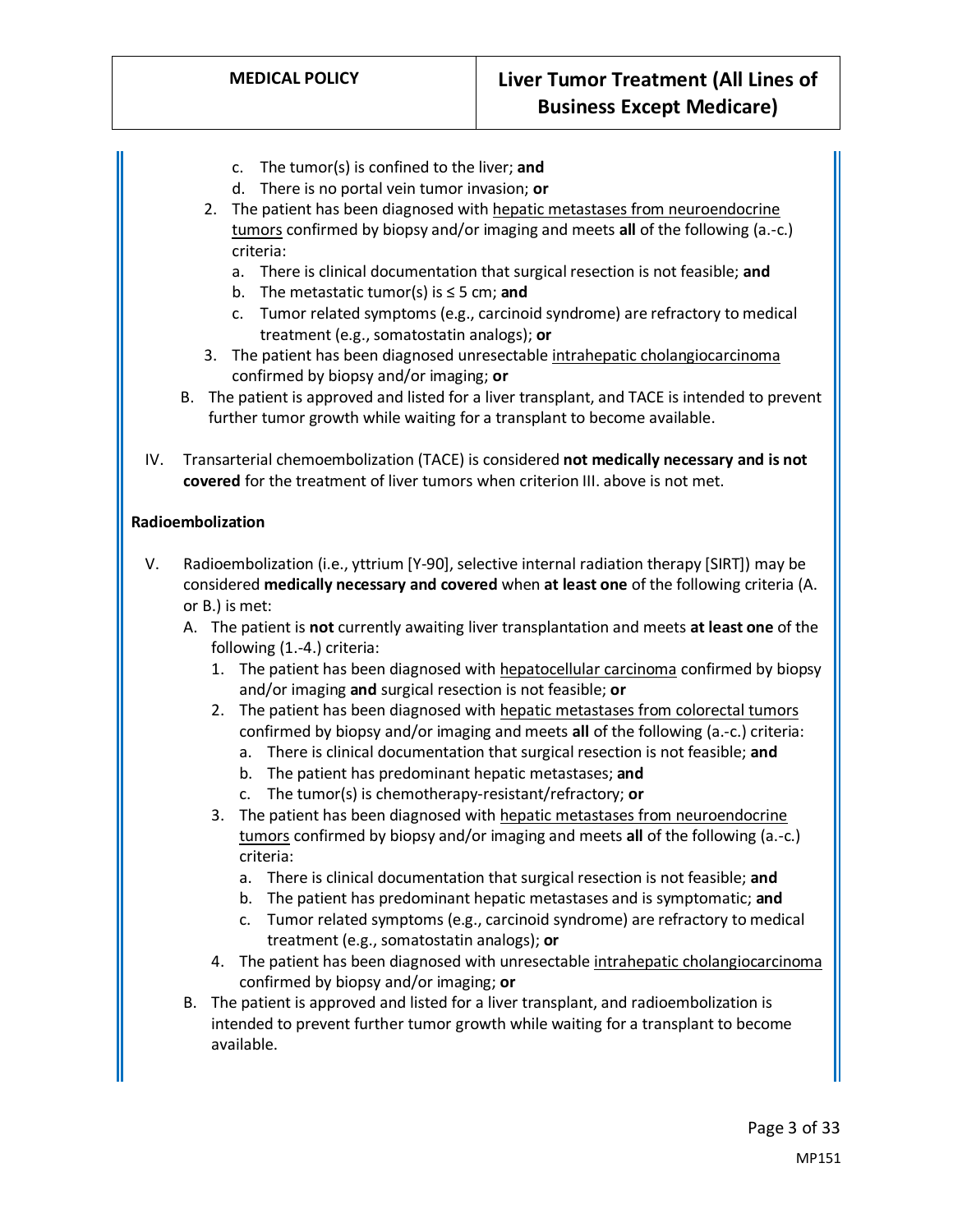VI. Radioembolization (i.e., yttrium [Y-90], selective internal radiation therapy [SIRT]) is considered **not medically necessary and is not covered** for the treatment of liver tumors when criterion V. above is not met.

#### **Combination Therapy: Radiofrequency Ablation + Transarterial Chemoembolization**

- VII. Combination therapy using both radiofrequency ablation (RFA) and transcatheter arterial chemoembolization (TACE) may be considered **medically necessary and covered** when **all** of the following criteria are met:
	- A. The patient has been diagnosed with hepatocellular carcinoma confirmed by biopsy and/or imaging; **and**
	- B. There is clinical documentation that surgical resection is not feasible; **and**
	- C. The tumor(s) is 3 cm to 5 cm; **and**
	- D. The tumor(s) are in an accessible location for percutaneous, laparoscopic, or open approaches for ablation.
- VIII. Combination therapy using both radiofrequency ablation (RFA) and transcatheter arterial chemoembolization (TACE) is considered **not medically necessary and is not covered** for the treatment of liver tumors when criterion VII. above is not met.

#### **Repeat Therapies**

IX. Repeat therapies using ablation, transarterial chemoembolization, or radioembolization may be considered **medically necessary and covered** when the original treatment criteria above are met.

#### **Investigational Therapies**

- X. Ablation, transarterial chemoembolization, or radioembolization for the treatment of hepatic metastases from melanoma (cutaneous or uveal/conjunctival) is considered **investigational and is not covered**.
- XI. Transarterial chemoembolization, or radioembolization for the treatment of hepatic metastases from breast cancer, regardless of the presence of extrahepatic disease, is considered **investigational and is not covered.**
- XII. High-intensity focused ultrasound (HIFU) or magnetic resonance guided focused ultrasound (MRgFUS), alone or in combination with another therapy, for the treatment of liver tumors is considered **investigational and is not covered**.

Link t[o Policy Summary](#page-25-0)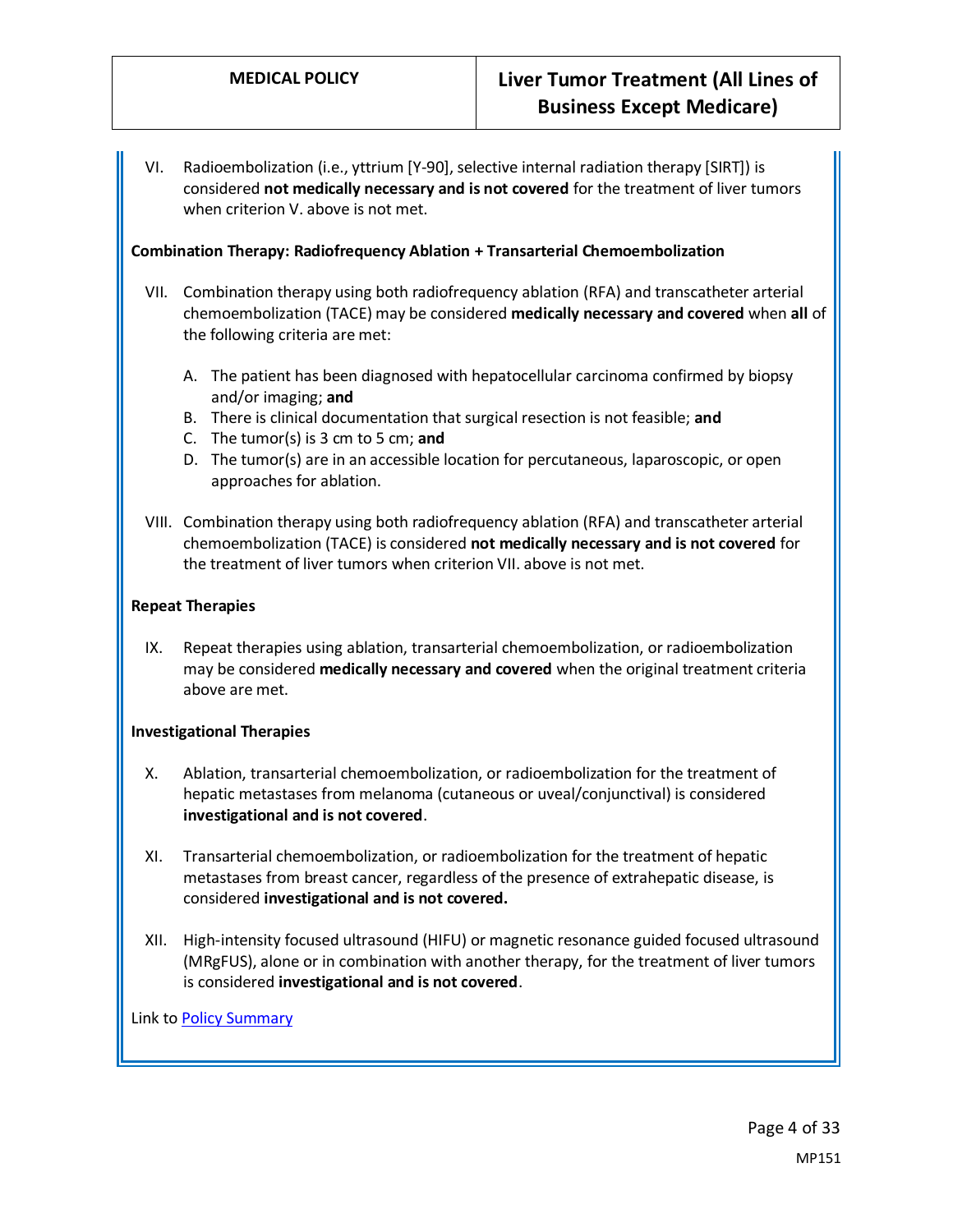## **POLICY GUIDELINES**

#### **Performance Scales**

## Karnofsky Performance Scale (KPS)

| KARNOFSKY PERFORMANCE STATUS SCALE DEFINITIONS RATING (%) CRITERIA(12)                                       |          |                                                                                        |  |
|--------------------------------------------------------------------------------------------------------------|----------|----------------------------------------------------------------------------------------|--|
| Able to carry on normal<br>activity and to work; no                                                          | 100      | Normal no complaints; no evidence of disease.                                          |  |
| special care needed.                                                                                         | 90       | Able to carry on normal activity; minor signs or symptoms of<br>disease.               |  |
|                                                                                                              | 80       | Normal activity with effort; some signs or symptoms of<br>disease.                     |  |
| Unable to work; able to live<br>at home and care for most<br>personal needs; varying<br>amount of assistance | 70       | Cares for self; unable to carry on normal activity or to do<br>active work.            |  |
|                                                                                                              | 60       | Requires occasional assistance, but is able to care for most of<br>his personal needs. |  |
| needed.                                                                                                      | 50       | Requires considerable assistance and frequent medical care.                            |  |
| Unable to care for self;<br>requires equivalent of                                                           | 40       | Disabled; requires special care and assistance.                                        |  |
| institutional or hospital care;<br>disease may be progressing                                                | 30       | Severely disabled; hospital admission is indicated although<br>death not imminent.     |  |
| rapidly.                                                                                                     | 20       | Very sick; hospital admission necessary; active supportive<br>treatment necessary.     |  |
|                                                                                                              | 10       | Moribund; fatal processes progressing rapidly.                                         |  |
|                                                                                                              | $\Omega$ | Dead                                                                                   |  |

#### Eastern Cooperative Oncology Group (ECOG) Performance Status

| <b>GRADE</b> | ECOG PERFORMANCE STATUS(11)                                                                 |
|--------------|---------------------------------------------------------------------------------------------|
|              | Fully active, able to carry on all pre-disease performance without restriction              |
|              | Restricted in physically strenuous activity but ambulatory and able to carry out work of a  |
|              | light or sedentary nature, e.g., light house work, office work                              |
|              | Ambulatory and capable of all self-care but unable to carry out any work activities; up and |
|              | about more than 50% of waking hours                                                         |
|              | Capable of only limited self-care; confined to bed or chair more than 50% of waking hours   |
| 4            | Completely disabled; cannot carry on any self-care; totally confined to bed or chair        |
|              | Dead                                                                                        |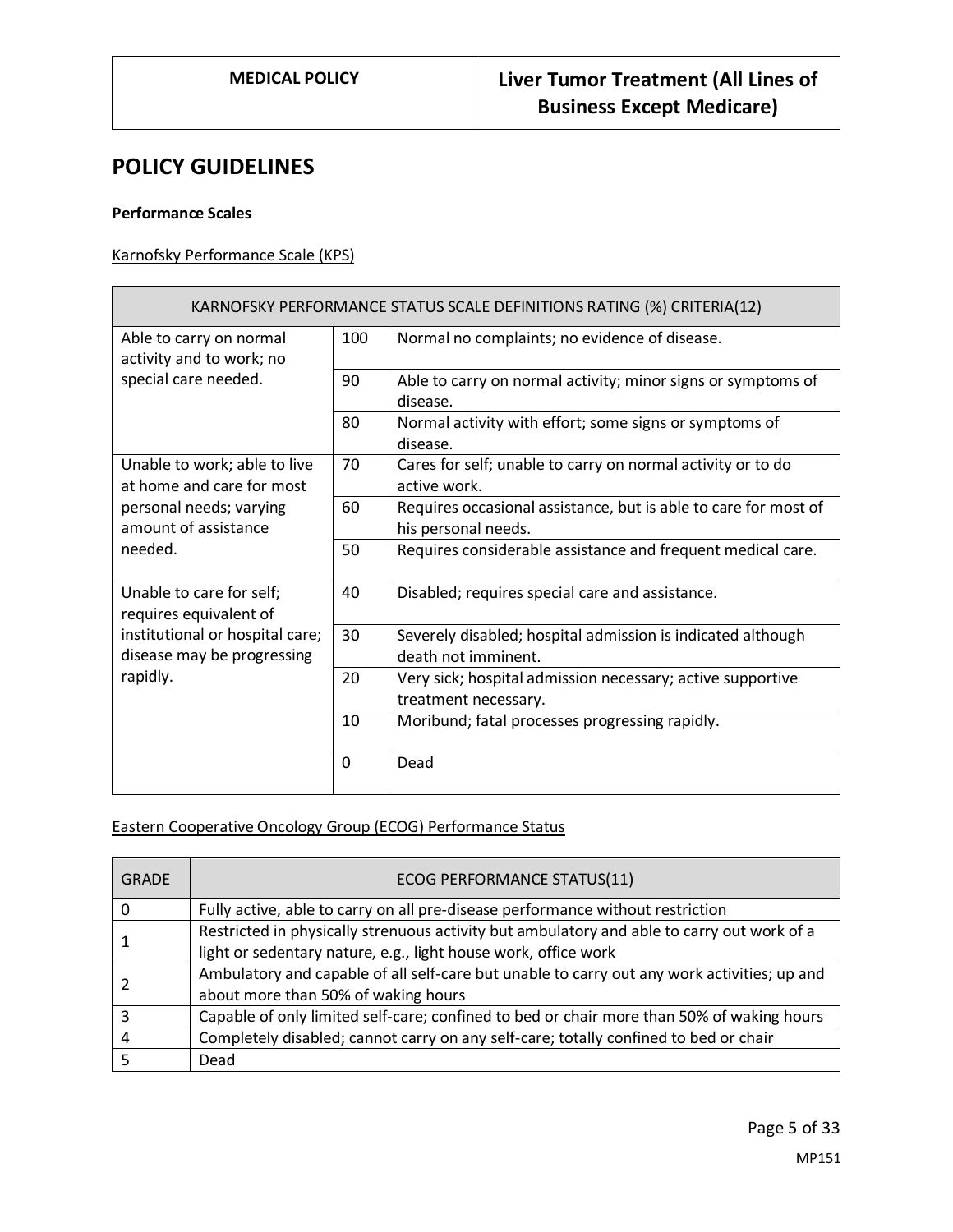#### **Child-Pugh Score**

According to Weerakkody et al., "(t)he Child-Pugh score is a scoring system to measure the severity of chronic liver disease inclusive of cirrhosis. The intention is to provide a system with which clinicians can objectively communicate about liver function."<sup>1</sup> The score is composed of several categories including, total bilirubin, serum albumin, and presence of ascites and hepatic encephalopathy. The higher Child-Pugh score indicates worsening liver function. Each category has different point levels, and the point scores are added up and classified as the following:

- Class A (5-6 points)
- Class B (7-9 points)
- Class C (10-15 points)

# **BILLING GUIDELINES**

A code from the range 36245-36248 for catheter placement would be billed in conjunction with 37243. Code 75726 may also be billed if diagnostic angiography is performed prior to 37243 and the decision to perform embolization was based on this angiography.

Vascular embolization or occlusion (37243) only requires prior authorization when paired with any of the following diagnosis codes for liver malignancy:

• C22.0

 $\bullet$  C22.2

- C22.1
- C22.4 • C22.7
- C78.7
- C7B.02
- D01.5

• C22.3

- C22.8 • C22.9
- **CPT/HCPCS CODES**

| <b>All Lines of Business</b>        |                                                                                       |  |
|-------------------------------------|---------------------------------------------------------------------------------------|--|
| <b>Prior Authorization Required</b> |                                                                                       |  |
| C <sub>2616</sub>                   | Brachytherapy source, non-stranded, yttrium-90, per source                            |  |
| C <sub>2698</sub>                   | Brachytherapy source, stranded, not otherwise specified, per source                   |  |
| C <sub>2699</sub>                   | Brachytherapy source, non-stranded, not otherwise specified, per source               |  |
| C9734                               | Focused ultrasound ablation/therapeutic intervention, other than uterine leiomyomata, |  |
|                                     | with magnetic resonance (mr) guidance                                                 |  |
| Q3001                               | Radioelements for brachytherapy, any type, each                                       |  |
| 47370                               | Laparoscopy, surgical, ablation of 1 or more liver tumor(s); radiofrequency           |  |
| 47371                               | Laparoscopy, surgical, ablation of 1 or more liver tumor(s); cryosurgical             |  |
| 47380                               | Ablation, open, of 1 or more liver tumor(s); radiofrequency                           |  |
| 47381                               | Ablation, open, of 1 or more liver tumor(s); cryosurgical                             |  |
| 47382                               | Ablation, 1 or more liver tumor(s), percutaneous, radiofrequency                      |  |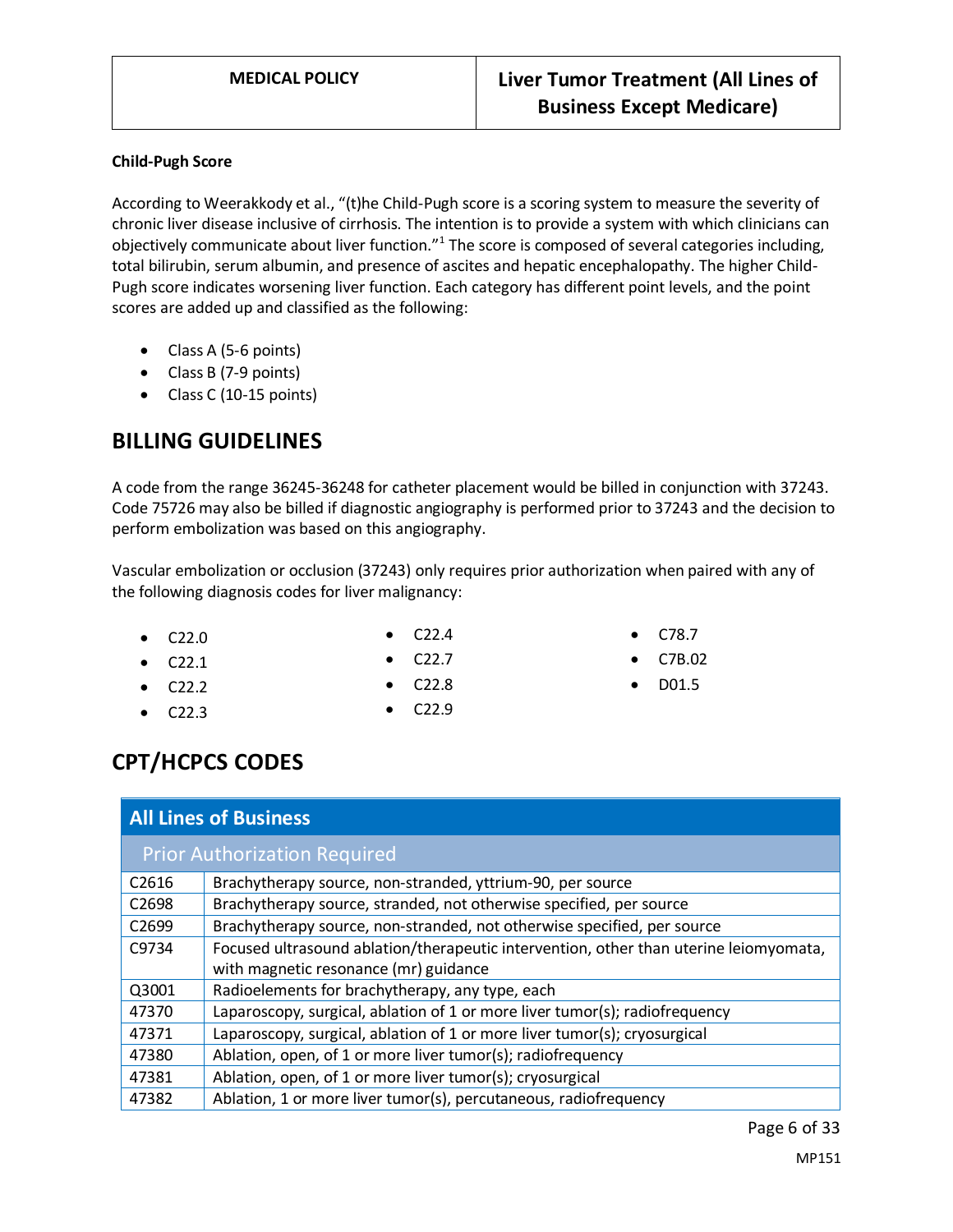| 47383                                                                                            | Ablation, 1 or more liver tumor(s), percutaneous, cryoablation                    |  |
|--------------------------------------------------------------------------------------------------|-----------------------------------------------------------------------------------|--|
| <b>Prior Authorization Required</b>                                                              |                                                                                   |  |
| Note: The following code requires prior authorization only when billed with a diagnosis code for |                                                                                   |  |
| liver malignancy.                                                                                |                                                                                   |  |
| 37243                                                                                            | Vascular embolization or occlusion, inclusive of all radiological supervision and |  |
|                                                                                                  | interpretation, intraprocedural roadmapping, and imaging guidance necessary to    |  |
|                                                                                                  | complete the intervention; for tumors, organ ischemia, or infarction              |  |
| <b>Unlisted Codes</b>                                                                            |                                                                                   |  |
| All unlisted codes will be reviewed for medical necessity, correct coding, and pricing at the    |                                                                                   |  |
| claim level. If an unlisted code is billed related to services addressed in this policy then     |                                                                                   |  |
| prior-authorization is required.                                                                 |                                                                                   |  |
| 47399                                                                                            | Unlisted procedure, liver                                                         |  |
| 47379                                                                                            | Unlisted laparoscopic procedures on the liver                                     |  |
| 77799                                                                                            | Unlisted procedure, clinical brachytherapy                                        |  |
|                                                                                                  |                                                                                   |  |

## **DESCRIPTION**

#### **Liver (Hepatic) Tumors**

#### Primary Liver Cancer (Hepatocellular Carcinoma [HCC])

According to a Hayes Medical Technology Review, "(a)lthough primary liver cancer, hepatocellular carcinoma (HCC), is relatively uncommon in the United States, incidence of this cancer is increasing."<sup>2</sup> HCC is often associated with liver cirrhosis, hepatitis B and C infection, and alcohol use. The only possible curative treatments of HCC are surgical resection or liver transplantation; however, the majority of patients with primary liver cancer are not suitable candidates for surgical resection. Metastatic Liver Cancer

Hayes indicates, "(t)he liver ranks second only to the lymph nodes as a common site of metastasis of cancers from other organs."<sup>2</sup> Commonly, hepatic metastases arise from colorectal or neuroendocrine tumors. The standard treatment for hepatic metastases is surgical resection; however, only 10% to 25% of patients are candidates for surgical resection.

#### *Neuroendocrine Tumors*

According to the National Comprehensive Cancer Network, "(n)euroendocrine tumors are rare, slowgrowing, hormone-secreting tumors that may occur in numerous locations in the body."<sup>3</sup> Examples of neuroendocrine tumors include:

- Carcinoid tumors
- Islet cell tumors (i.e., pancreatic endocrine tumors)
- Pheochromocytoma/paraganglioma
- Neuroendocrine unknown primary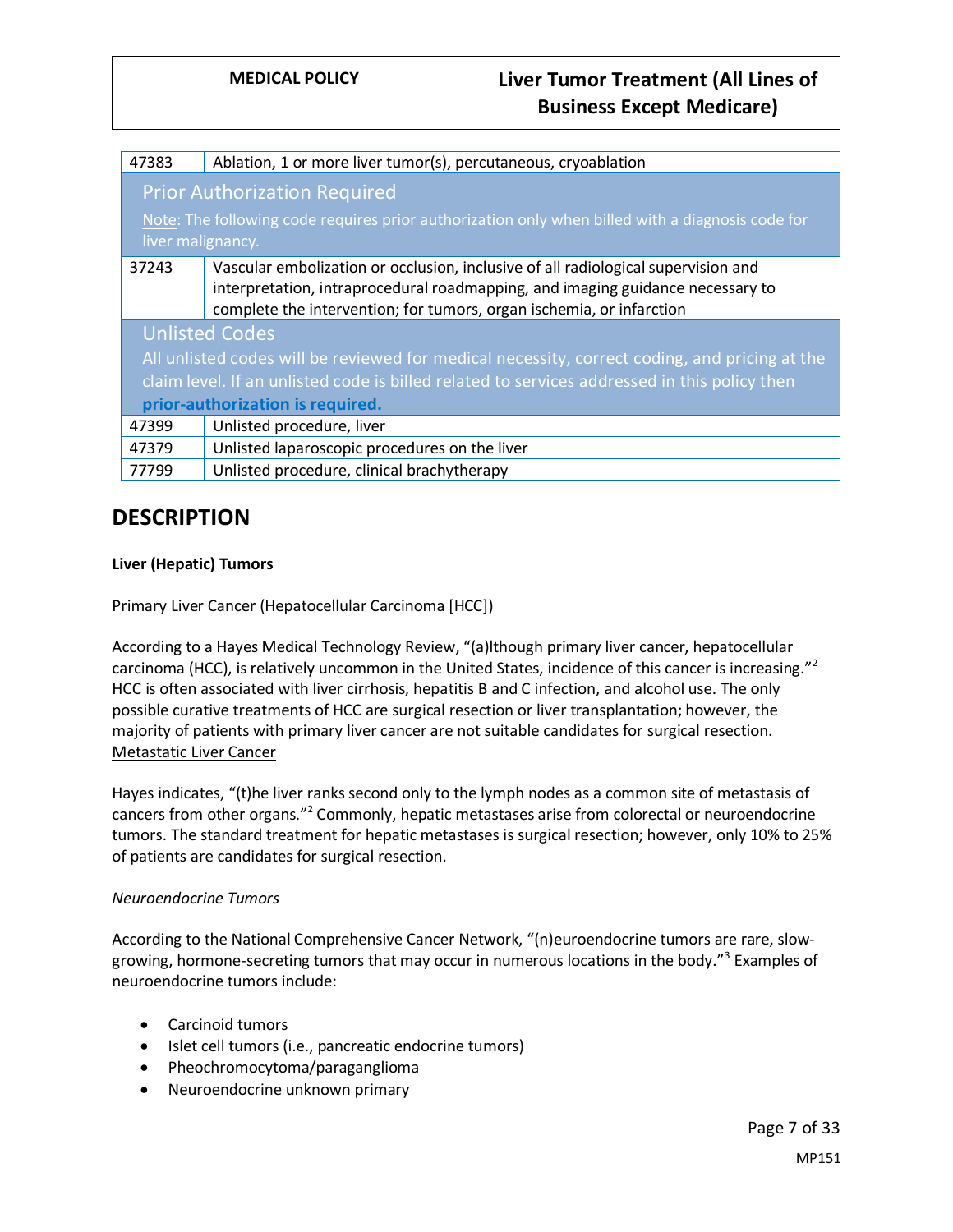- Adrenal gland tumors
- Poorly differentiated (high grade or anaplastic)/small cell
- Multiple endocrine neoplasia, Type 1 (i.e., MEN-1 syndrome, Wermer's syndrome)
- Multiple endocrine neoplasia, Type 2 a or b (i.e., pheochromocytoma and amyloid producing medullary thyroid carcinoma, PTC syndrome, Sipple syndrome)

#### *Colorectal Tumors*

According to the National Comprehensive Cancer Network, "(a)pproximately 50% to 60% of patients diagnosed with colorectal cancer develop colorectal metastases, and 80% to 90% of these patients have unresectable metastatic liver disease."<sup>4,5</sup> Types of cancer in the colon and rectum include<sup>6</sup>:

- Adenocarcinomas
- Carcinoid tumors
- Gastrointestinal stromal tumors (GISTs)
- Lymphomas
- **Sarcomas**

#### Intrahepatic Cholangiocarcinoma (ICC)

ICC is the "second most common primary liver malignant tumor, after hepatocellular carcinoma (HCC), and represents 10% to 20% of all primary liver malignant tumors, or about 3,100 new cases every year in the US."<sup>7</sup> ICC is a silent disease that begins in the smaller bile duct and branches inside the liver.<sup>8</sup> The signs and symptoms often go unnoticed; therefore, a majority of patients are not candidates for surgical resection because the time of diagnosis is beyond the limits of surgery. When symptoms do become present, they are typically vague and can be attributed to other diseases.

#### **Ablative Therapies**

#### Radiofrequency Ablation (RFA)

According to Hayes, "(r)adiofrequency ablation (RFA) is a technique in which electrodes inserted directly into target tissues emit an electrical current that causes local thermal destruction by coagulative necrosis."<sup>2</sup> RFA is intended for patients with unresectable primary or metastatic liver tumors in order to control the disease, relieve symptoms, and prolong survival. A device with single or multiple electrodes introduces radiofrequency electrical (RF) energy through a percutaneous, intraoperative, or laparoscopic approach. The goal of RFA is to destroy the entire area of tumor and an area of normal liver tissue in order to control the spread of the disease.

#### Percutaneous Ethanol Injection (PEI)

PEI is a type of ablative procedure where 100% alcohol is injected into the liver tumor(s) in order to kill cancer cells. According to a review of PEI by Fong, the "alcohol causes tumor destruction by drawing water out of tumor cells (dehydrating them) and thereby altering (denaturing) the structure of cellular proteins."<sup>9</sup> Five or six sessions of PEI may be required to completely destroy the tumors.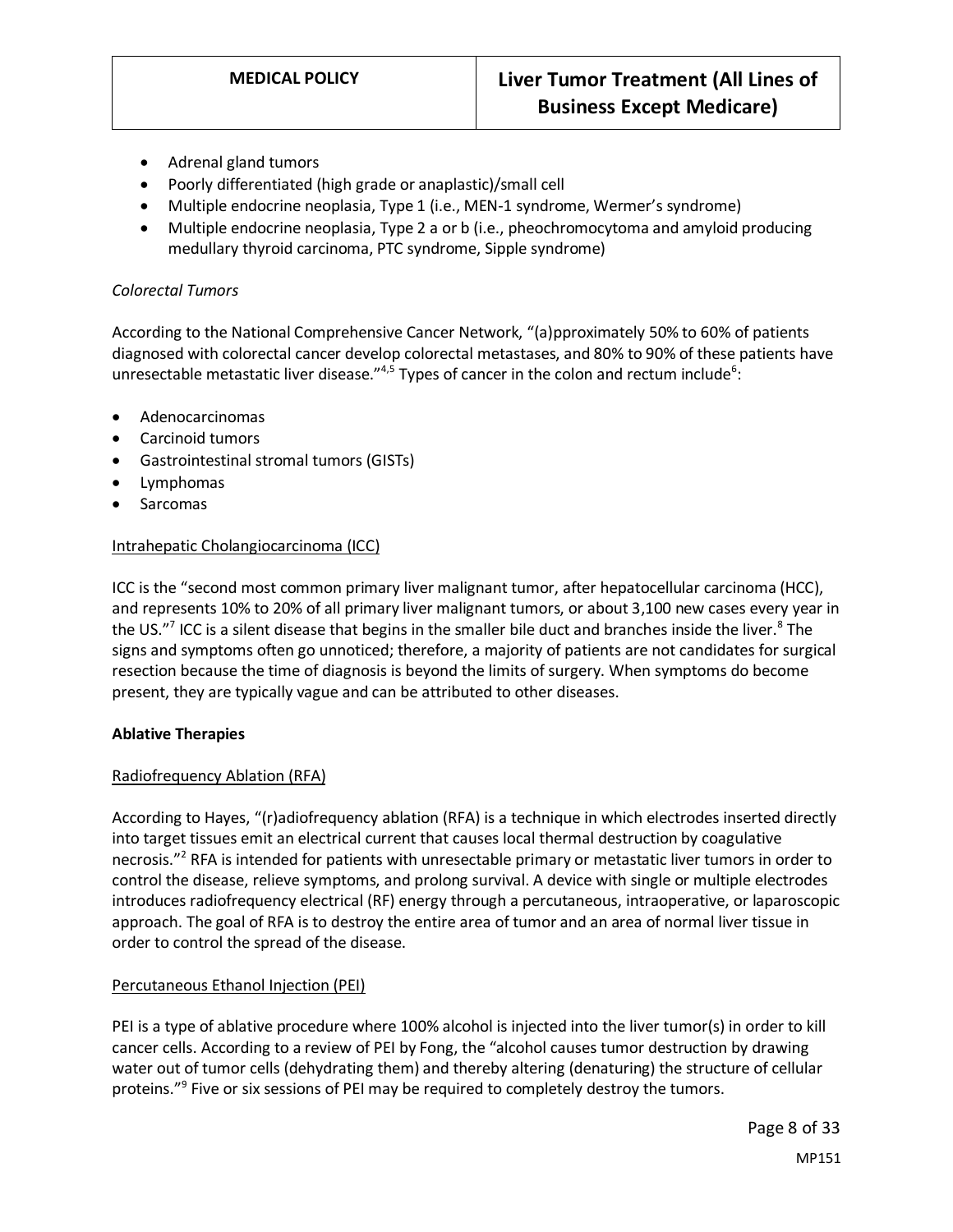#### Cryoablation

Cryotherapy is an ablative procedure which involves the destruction of cancer cells using extremely cold temperatures via the formation of intracellular crystals.<sup>10</sup> A probe is placed at the center of the tumor and liquid nitrogen at a temperature of -196°C is released in order to initiate cell death. Commonly, two cycles of cryotherapy are necessary.

#### Microwave Ablation (MWA)

MWA destroys liver tumors using heat generated by microwave energy.<sup>11</sup> A thin antenna which emits microwaves is inserted into the tumor. The microwaves produce an intense heat that ablates tumor tissue in about 10 minutes. MWA has several advantages including speed, simultaneous tumor ablation, and the ability to ablate larger tumors.

#### **Transarterial Chemoembolization (TACE)**

The TACE procedure "involves injection of chemotherapy agents and occluding substances into the hepatic arteries that supply blood to tumors."<sup>12</sup> The goals of this technique are to (1) deliver chemotherapy directly to the tumor in order to avoid the side effects of traditional chemotherapy and (2) cut off the blood supply to the tumor. In order to cut off the blood supply, special embolization beads are sent to the tumor. These beads contain the chemotherapy agents, which are released slowly over time.

#### **Radioembolization (i.e., Yttrium [Y-90], Selective Internal Radiation Therapy [SIRT])**

Radioembolization (i.e., Yttrium [Y-90], Selective Internal Radiation Therapy [SIRT]) is a "minimally invasive procedure that combines embolization and radiation therapy to treat liver cancer."<sup>13</sup> Small beads filled with the radioactive isotope yttrium Y-90 are placed inside the blood vessels that feed the tumor. These beads then block the supply of blood to the cancer cells and deliver a high dose of radiation directly to the tumor.

#### **Bridge Therapy**

Under the Model for End-Stage Liver Disease (MELD), "liver transplant candidates with HCC must meet the Milan criteria (single tumor 5 centimeters [cm] in diameter or 2 or 3 tumors, each < 3 cm in diameter) to qualify for waiting list consideration. Prioritization is based on risk of progression beyond the Milan criteria."<sup>14</sup> According to the National Comprehensive Cancer Network guideline for hepatobiliary cancers, bridge therapy is used in patients who have met the transplant criteria in order to decrease tumor progression and the dropout rate from the liver transplant list.<sup>15</sup>

#### **Investigational Therapies**

#### High-Intensity Focused Ultrasound (HIFU) and Magnetic Resonance (MR) Guided Focused Ultrasound (MRgFUS)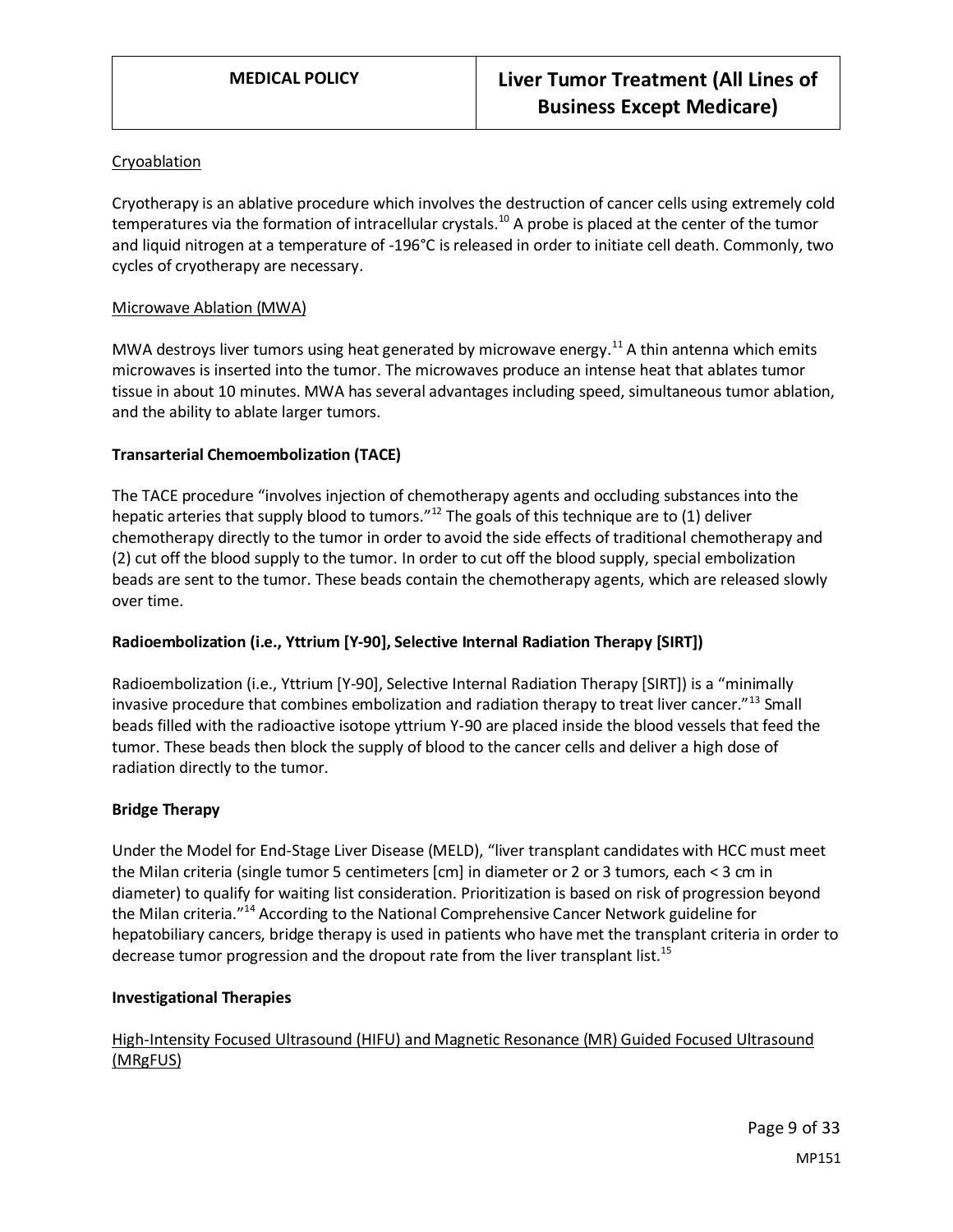HIFU and MRgFUS use imaging systems (e.g., magnetic resonance imaging) to identify tumor location, confirm the target treatment area, and deliver high-energy ultrasound waves into the tissue; thus causing tumor necrosis. HIFU is a "method for tumor ablation that uses thermal energy produced by an ultrasonic beam to induce tissue necrosis."<sup>16</sup> The goal of MRgFUS is to "deliver focused high-energy ultrasound wave into tissue to cause thermal coagulation of the targeted tissue."<sup>17</sup> Both HIFU and MRgFUS are minimally invasive, and can selectively destroy tumor tissue without harming adjacent or overlying structures. An ultrasound transducer delivers a focused ultrasound beam to the target area, which is absorbed and converted to heat. A rapid increase in heat causes tumor necrosis.

# **REVIEW OF EVIDENCE**

A review of the ECRI, Hayes, Cochrane, and PubMed databases was conducted regarding the use of ablative therapies, transarterial chemoembolization, and radioembolization as a treatment for primary and metastatic liver tumors. Below is a summary of the available evidence identified through October 2021.

Due to the large and extensive body of evidence surrounding cancer treatment, the evidence supporting the policy criteria was limited to systematic reviews and current National Comprehensive Cancer Network (NCCN) guidelines for hepatocellular carcinoma, intrahepatic cholangiocarcinoma, and hepatic metastases from colorectal or neuroendocrine tumors.

#### **Interventional Therapies for Hepatocellular Carcinoma (HCC)**

In 2016, Lan et al. conducted a systematic review and meta-analysis to compare the efficacy of interventional therapies for early-stage HCC.<sup>18</sup> The interventional therapies included in this study were hepatic resection (HR), transarterial chemoembolization (TACE), radiofrequency ablation (RFA), and percutaneous ethanol injection (PEI). Independent reviewers systematically identified eligible studies, assessed quality, and extracted data. Study authors were also contacted, if necessary, for additional information or data. The primary outcome was overall survival (OS) rate, defined as the difference value between the date of postintervention and the date of death. The treatments and treatment combinations were rank-ordered by results on OS.

The authors identified 21 randomized controlled trials (RCTs) as eligible for inclusion; thus producing a sample size of 2,691 patients. The combination of TACE and RFA was associated with a better 1-year survival rate than HR, PEI, and RFA alone. The combination of TACE and RFA also had a higher 3-year survival rate than PEI or RFA alone. For 3-year survival rate, a statistically significant difference was identified between the combination of RFA and PEI versus PEI alone. The results of the rank test and meta-analysis identified the combination of TACE and RFA as the most effective strategy for early-stage HCC.

Strengths of this systematic review include the gathering of evidence, assessment of quality, and extraction of data by several independent reviewers, large sample size, contacting study authors for additional information, assessment of heterogeneity, and sensitivity analyses. Limitations were present in the lower methodological quality of some selected studies and the heterogeneity present between studies. The authors concluded, "by using a Bayesian network meta-analysis involving 21 RCTs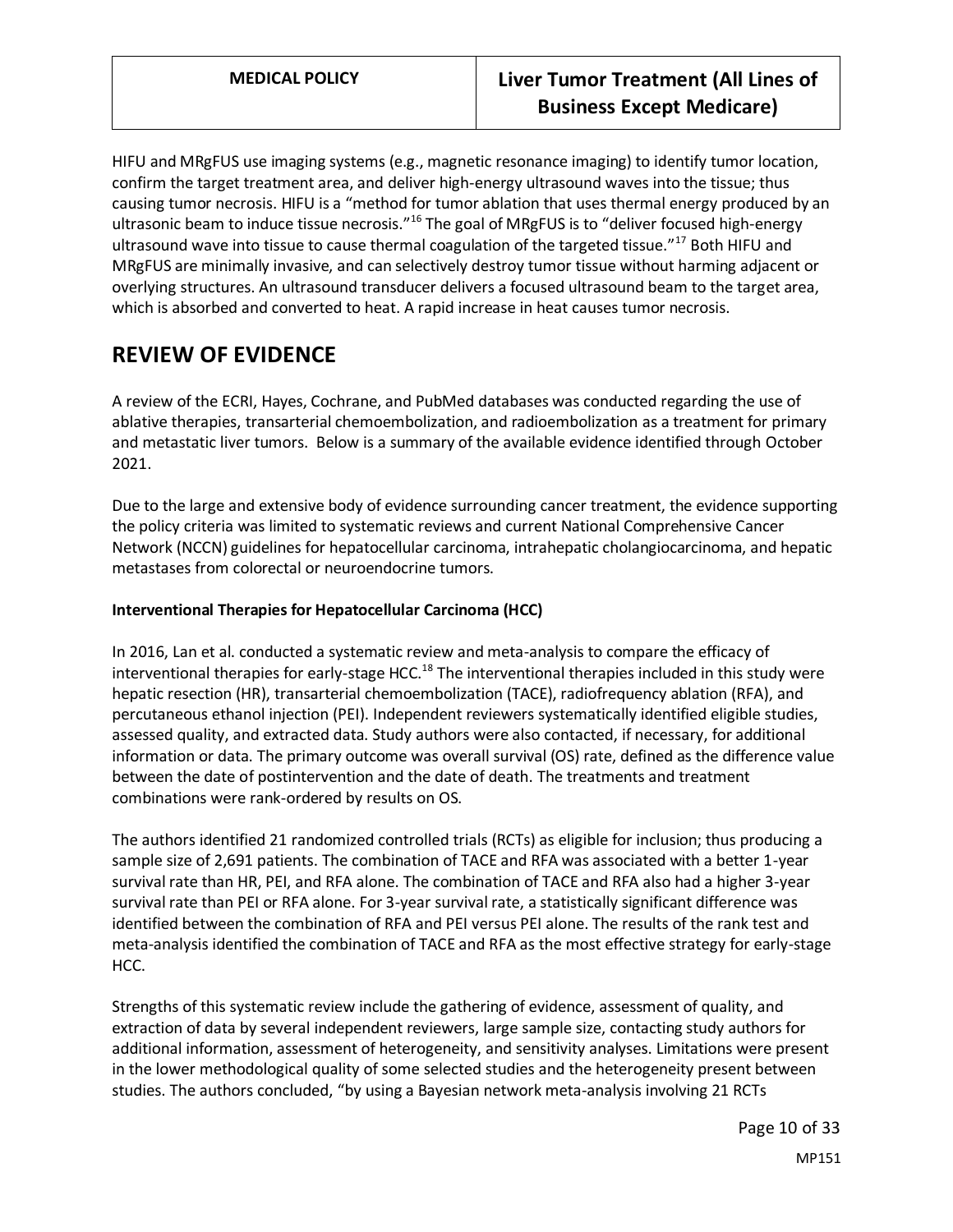comparing 6 different interventional therapies, our research demonstrated that the combination therapy of TACE and RFA was the best therapeutic option for early-stage HCC in terms of improving outcomes of 1-year, 3-year, and 5-year survival rate."<sup>18</sup>

#### **Ablative Therapies**

#### Hepatocellular Carcinoma (HCC)

- In 2020, Lee and colleagues conducted a systematic review and meta-analysis comparing radiofrequency ablation (RFA) and stereotactic body radiotherapy (SBRT) for liver malignancies.<sup>19</sup> Data collection was performed by two independent researchers, and 11 studies involving 2238 participants were included in the analysis. Among the 11 studies, 4 were abstracts from international conferences. Most studies were retrospective in design. Eight of the studies focused on patients with HCC, while 3 focused on liver metastases. When analyzing results of studies on HCC, there was no significant difference (p=0.431) in pooled 2-year local control rates between the RFA arm (79.5% [95% CI: 68.1-87.6]) and the SBRT arm (84.5% [95% CI: 74.9-90.9]). There was significant heterogeneity among the HCC studies in the pooled analysis. The pooled analysis of overall survival had an OR of 1.43 (95% CI: 1.05-1.95; p= 0.023), favoring the RFA arms. This metaanalysis suffers from a number of limitations, including nonrandomized, observational trials, mostly retrospective studies, and high heterogeneity and risk of bias in the pooled results.
- In 2019, Tan and colleagues conducted a systematic review and meta-analysis comparing microwave ablation (MWA) and radiofrequency ablation (RFA) for HCC. The reviewers included 4 randomized controlled trials (RCTs) and 10 cohort studies in the analysis.<sup>20</sup> There were no significant differences in complete ablation rate between the percutaneous RFA and MWA groups (OR 0.85%; 95% CI: 0.41- 1.79, p= 0.67 in RCTs). There was also no significant difference between laparoscopic RFA and MWA groups (OR 0.78; 95% CI 0.26–2.36; p = 0.66). When looking at primary endpoints, there was no significant difference in local recurrence rates when using percutaneous ablation (p=0.77), but there was significantly lower local recurrence rate in patients treated with laparoscopic MWA versus laparoscopic RFA (p=0.01). There were no significant difference between groups in disease-free survival and overall survival at 5 years and in major complication rates. The study was limited by a small number of RCTs, and heterogeneity between study participants, methods, and outcomes. More randomized trials are needed to better compare the effects of RFA and MWA in patients with HCC.
- In 2019, Si and colleagues conducted a systematic review and meta-analysis comparing the safety and efficacy of radiofrequency ablation (RFA) versus minimally invasive liver surgery (MIS) for the treatment of small hepatocellular carcinoma (SHCC).<sup>21</sup> Independent investigators systematically searched the literature through July 2018, identified eligible studies, assessed study quality, extracted data and pooled results. Primary outcomes of interest were overall survival (OS), diseasefree survival (DFS), local recurrence and complication rates. In total, 6 retrospective studies were analyzed evaluating 597 patients (RFA = 313, MIS = 284). Given the limitations of retrospective studies, evidence was assessed as being of low-quality. Overall survival rates were significantly higher in patients treated with MIS at 3-year follow-up relative to RFA patients (OR 0.55; 95% CI 0.36 to 0.84). Disease-free survival rates were also superior among MIS patients compared to RFA patients (OR 0.63; 95% CI 0.41 to 0.98) as were rates of local intrahepatic recurrences, (OR 2.24;

Page 11 of 33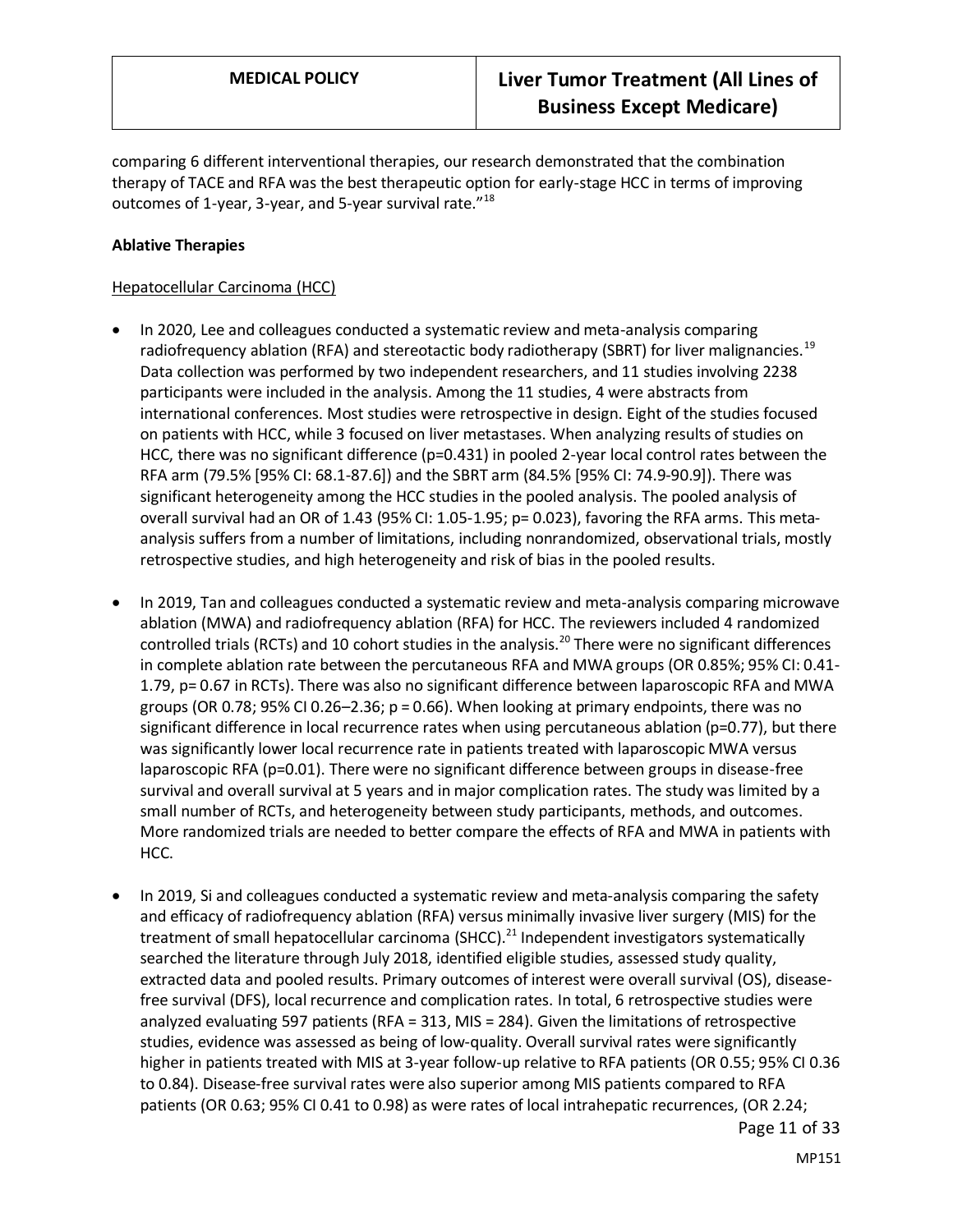95% CI 1.47 to 3.42). Investigators concluded that MIS was superior to RFA but that RFA may be an alternative treatment for patients presenting a single SHCC nodule (≤ 3cm) due to the procedure's minimally invasive nature and comparable long-term efficacy. Limitations included the low-quality of studies included for review (all non-randomized, retrospective studies), inability to calculate hazard rates due to limited data, and significant heterogeneity of patient groups across studies. Authors called for high-quality studies to validate findings and establish RFA's comparative safety and efficacy.

- In 2019, Glassberg and colleagues conducted a systematic review and meta-analysis evaluating the safety and efficacy of microwave ablation (MWA) compared with hepatic resection for the treatment of hepatocellular carcinoma and liver metastases.<sup>22</sup> Independent investigators systematically searched the literature through March 2018, identified eligible studies, assessed study quality, extracted data and pooled results. The primary outcome of interest was local tumor recurrence (LTR). In total, 16 studies were included for review (1 RCT, 15 observational studies), assessing 2,522 patients. Follow-up duration ranged from 15 to 60 months. Random effects metaanalysis indicated that MWA patients experienced significantly higher LTR relative to patients receiving hepatic resection (RR =2.49, *p* = 0.016), and lower rates of overall survival and disease-free survival at 3- and 5-year follow-up. Limitations included the limited quantity and quality of studies included for review (e.g. only 1 RCT), the lack of studies reporting on both pre- and post-operative liver function tests, and the lack of subgroup analyses on primary tumor type due to limited data. Investigators concluded that MWA can be a safe and effective alternative to hepatic resectioning in patients/tumors that are not amenable to resection. Additional studies called for to validate findings and establish patient selection criteria for MWA.
- In 2013, Weis and colleagues conducted a Cochrane systematic review to evaluate radiofrequency ablation (RFA) versus no intervention or other intervention for HCC.<sup>23</sup> Independent reviewers systematically identified eligible studies, assessed quality, and extracted data. The primary outcome was overall survival (OS) rate, defined as the difference value between the date of postintervention and the date of death.

After systematic review, the authors identified 11 randomized controlled trials with 1,819 participants that included 4 comparisons: RFA versus hepatic resection (HR), RFA versus percutaneous ethanol injection (PEI), RFA versus microwave ablation (MWA), and RFA versus laser ablation. The risk of bias was considered low in five trials and high in six trials. "Regarding the comparison RFA versus hepatic resection, there was moderate-quality evidence from two low risk of bias trials that hepatic resection seems more effective than RFA regarding overall survival (HR 0.56; 95% CI 0.40 to 0.78) and two-year survival (HR 0.38; 95% CI 0.17 to 0.84). However, if we included a third trial with high risk of bias, the difference became insignificant (overall survival: HR 0.71; 95% CI 0.44 to 1.15)."<sup>23</sup> Although HR is more effective than RFA, surgical resection patients are at much higher odds for complications compared to RFA patients (odds ratio 8.24; 95% CI 2.12-31.95). The results also indicated RFA was superior to PEI for overall survival rate.

Strengths of this systematic review include the gathering of evidence, assessment of quality, and extraction of data by several independent reviewers, large sample size, and assessment of heterogeneity. Limitations were present in the lower methodological quality of some selected studies and possible publication bias due to the small number of studies selected. The authors concluded (1) moderate-quality evidence indicates HR is superior to RFA for OS; however, RFA might

Page 12 of 33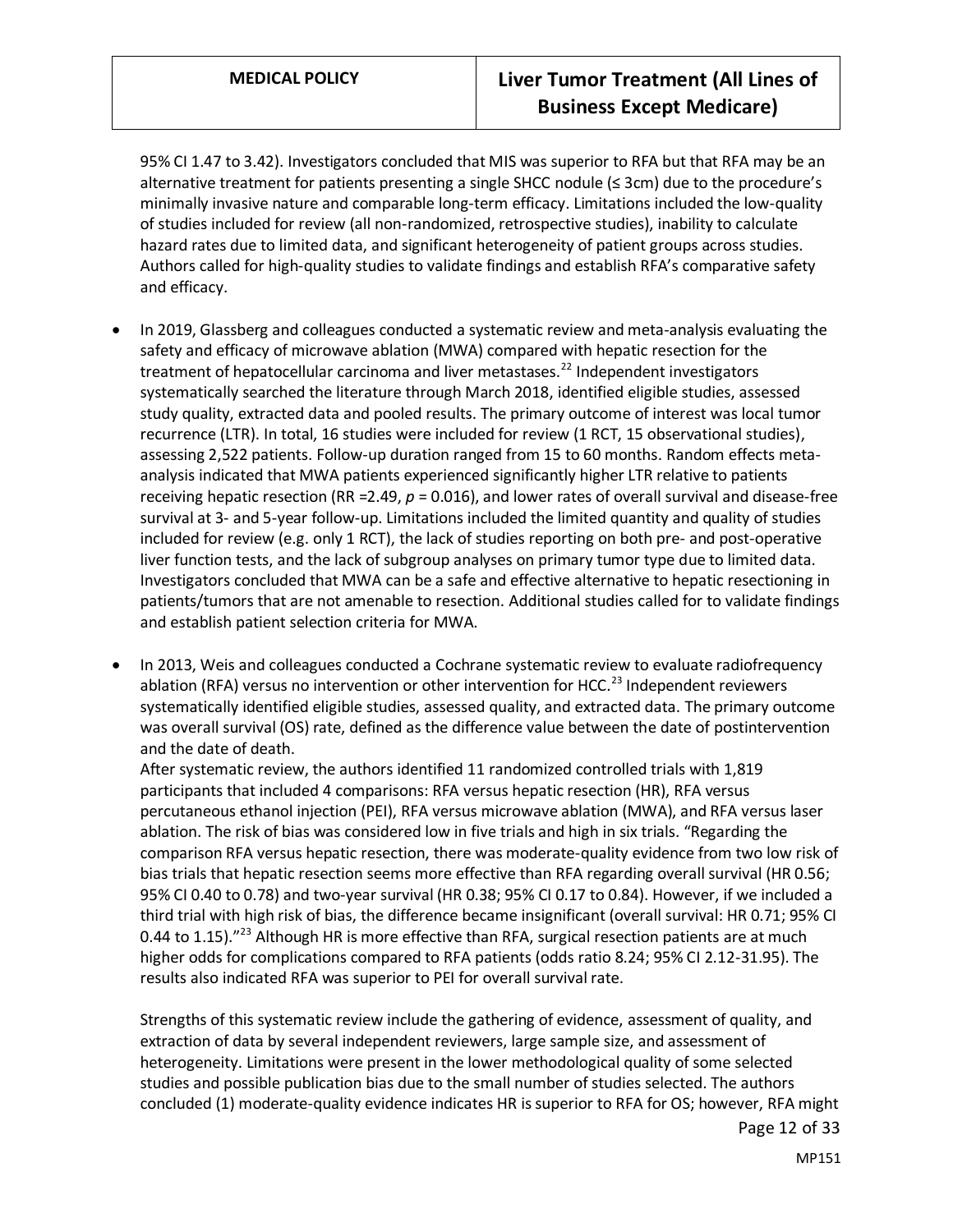be associated with fewer complication and shorter hospital stays (2) moderate-quality evidence indicates RFA is superior to PEI in regards to OS (3) the paucity of data did not allow recommendations for ablation techniques other than RFA and (4) more RCTs assessing the efficacy of RFA are required.

• In 2013, Huang et al. conducted a systematic review and meta-analysis to evaluate radiofrequency ablation (RFA) versus cryosurgery ablation (CSA) for hepatocellular carcinoma (HCC).<sup>24</sup> Independent reviewers systematically identified eligible studies, assessed quality, and extracted data. Primary outcomes were mortality, complications, and local recurrence.

The authors identified 4 studies as eligible for inclusion. This included 3 prospective studies and 1 retrospective study, giving a total sample size of 433 HCC patients (n=180 RFA; n=253 CSA). The results indicated cryoablation patients were at higher odds for complications compared to RFA patients (OR=2.80; 95% CI 1.54-5.09). In regards to local recurrence of tumor, RFA was also superior to CSA (OR=1.96; 95% CI 1.12-3.42). No significant differences were identified between RFA and CSA for mortality.

Strengths of this systematic review include the gathering of evidence, assessment of quality, and extraction of data by several independent reviewers, large sample size. Significant limitations of this study include the potential for publication bias due to the small number of included studies and the poor quality of some selected studies. The authors concluded "although multiple confounders exist in the clinical trials especially the bias in patient selection, RFA was significantly superior to CSA in the treatment of HCC."<sup>24</sup>

• In 2009, Cho and colleagues conducted a systematic review and meta-analysis of randomized trials to evaluate hepatocellular carcinoma treated with percutaneous ablation therapies.<sup>25</sup> Independent reviewers systematically identified eligible studies, assessed quality, and extracted data. The primary outcome of interest was survival benefit of any percutaneous ablation therapy compared with percutaneous ethanol injection (PEI). Secondary outcomes included initial tumor response, local tumor progression, and complications.

The authors identified 4 randomized controlled trials as eligible for inclusion, giving a total sample size of 652 patients. The 3-year survival rate of PEI patients ranged from 48% to 67% while the RFA treated survival rate ranged from 63% to 81%. "A meta-analysis of the four RCTs demonstrated a significant improvement in 3-year survival favoring RFA over PEI (odds ratio 0.477, 95% confidence interval 0.340-0.670; P < 0.001). Heterogeneity among the four trials was not significant ( $Q = 4.586$ ; P= 0.205). Egger's test revealed that the publication bias was not significant (P = 0.647).<sup>"25</sup> No statistically significant differences were identified for the outcome of initial tumor response. Metaanalysis was not possible for local tumor progression or adverse events due to significant heterogeneity between studies.

Strengths of this systematic review include the gathering of evidence, assessment of quality, and extraction of data by several independent reviewers and the assessment of heterogeneity prior to conducting meta-analyses. A significant limitation of this study is the potential for publication bias due to the small number of included studies. The authors also noted that insufficient data in some selected studies limited their ability to perform quantitative analysis. Ultimately, the authors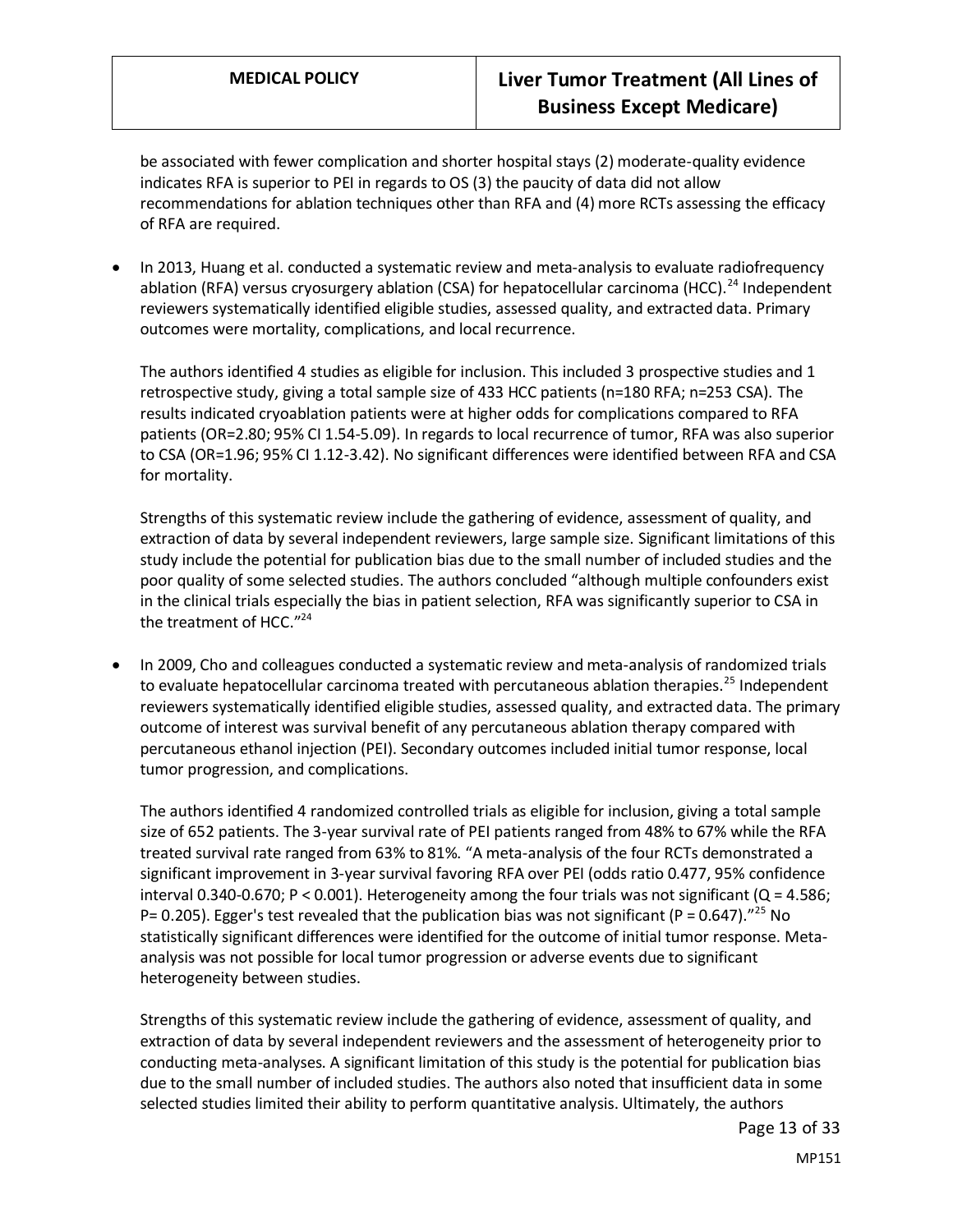concluded, "despite many potential limitations, RFA showed an improved 3-year overall survival status for patients with small HCCs compared with PEI."<sup>25</sup>

#### Hepatic Metastases from Colorectal Tumors

- In 2020, Lee and colleagues conducted a systematic review and meta-analysis comparing radiofrequency ablation (RFA) and stereotactic body radiotherapy (SBRT) for liver malignancies.<sup>19</sup> Data collection was performed by two independent researchers, and 11 studies involving 2238 participants were included in the analysis. Among the 11 studies, 4 were abstracts from international conferences. Most studies were retrospective in design. Eight of the studies focused on patients with HCC, while 3 focused on liver metastases. When analyzing results of studies on liver metastases, the pooled two-year local control rate was higher in the SBRT arm (83.6%) compared to the RFA arm (60.0%; p= 0.001). Among the two liver metastases studies that held comparative survival data, there were no significant differences between arms, with one study finding nonsignificant benefit of SBRT (p= 0.06) and the other study finding no difference worse secondary outcomes in the SBRT arm. This meta-analysis suffers from a number of limitations, including small sample size (3 studies), nonrandomized, observational trials, mostly retrospective studies, and high heterogeneity and risk of bias in the pooled results. The authors concluded that more randomized trials are needed to help identify suitable indications for each modality.
- In 2012, Weng et al. conducted a systematic review and meta-analysis comparing radiofrequency ablation (RFA) and liver resection (LR) for colorectal cancer liver metastases (CLM).<sup>26</sup> Independent reviewers systematically identified eligible studies, assessed quality, and extracted data. The primary outcomes of interest were overall survival (OS) disease-free survival (DFS) at 3 and 5 years plus morbidity and mortality.

After systematic review, 13 studies were identified as eligible for inclusion (1 prospective study and 12 retrospective studies) giving a total sample size of 1,886 patients (n=1,266 LR; n=620 RFA). In regards to 3-year and 5-year DFS, the LR group had significantly higher rates compared to RFA. "The postoperative morbidity was significantly higher in the LR group than in the RFA group. (9 trials reported the data, RR: 2.495, 95% CI: 1.881–3.308). However, no difference was observed in terms of postoperative mortality (8 trials involved, RR: 1.391, 95% CI: 0.306–6.326). The mean length of hospital stay was 11.02±0.11 days for LR group and 4.05±0.10 days for RFA (standardized mean difference: 3.284, 95% CI: 3.052–3.516, P<0.001)."<sup>26</sup>

Strengths of this systematic review include the gathering of evidence, assessment of quality, and extraction of data by several independent reviewers, large sample size, assessment of heterogeneity, and assessment of publication bias. A significant limitation of this study was the poor methodological quality of included studies; however, the authors noted a shortage of prospective randomized trials. The authors concluded, "(a)lthough multiple confounders exist in the clinical trials especially the bias in patient selection, LR was significantly superior to RFA in the treatment of CLM, even when conditions limited to tumor<3 cm, solitary tumor and open surgery or laparoscopic (lap) approach."<sup>26</sup>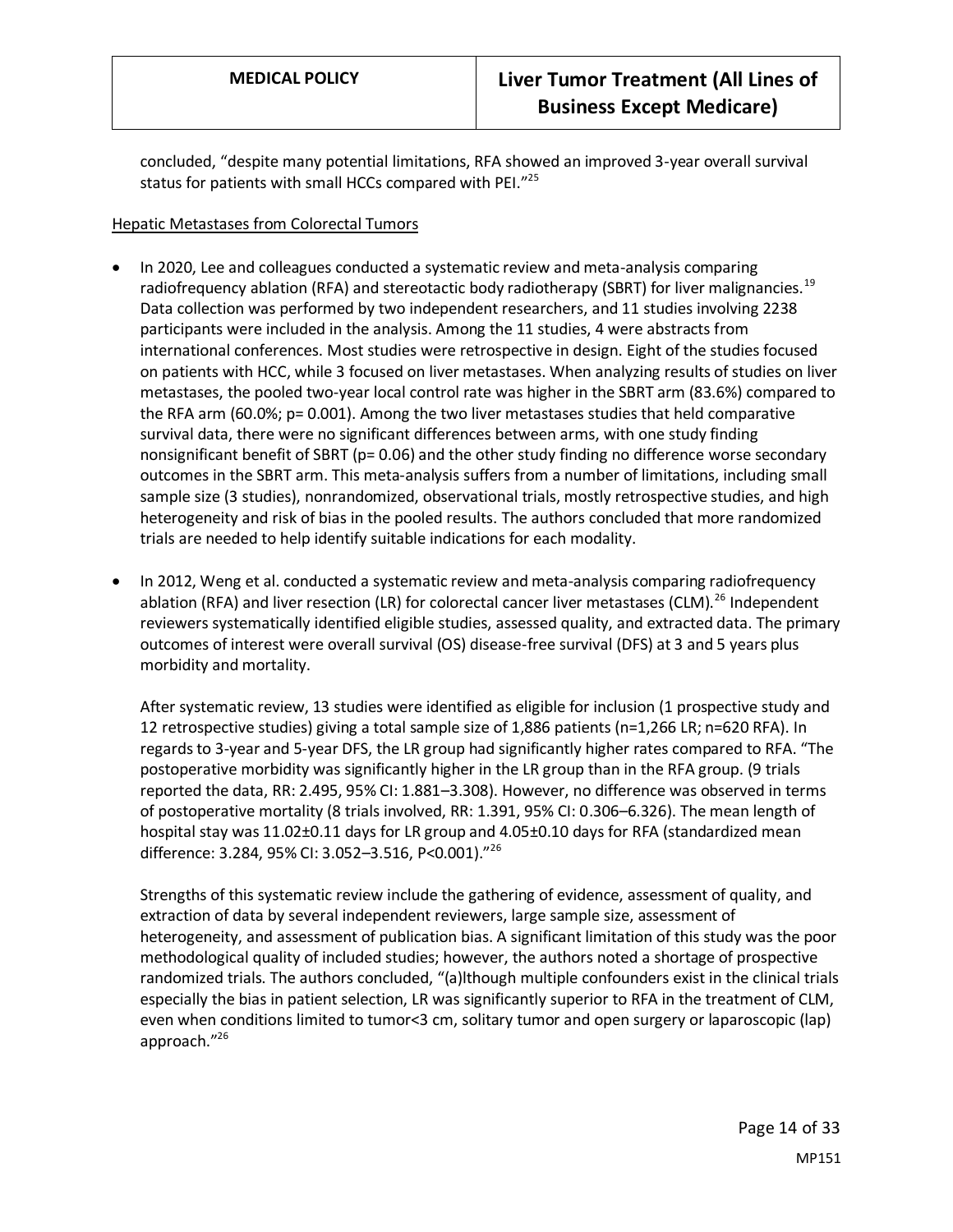#### Hepatic Metastases from Neuroendocrine Tumors

In 2015, Mohan and colleagues conducted a systematic review to evaluate radiofrequency (RF) ablation for neuroendocrine (NET) liver metastases.<sup>27</sup> Independent reviewers systematically identified eligible studies, assessed quality, and extracted data. The primary outcomes of interest were symptom improvement, survival rate, and complications.

The authors identified 7 studies as eligible for inclusion; thus producing a sample size of 301 patients. A combination of surgical resection and RF ablation was performed in 48% of patients. Complications were reported in 10% of patients, and included hemorrhage, abscess, transient liver insufficiency, and pneumothorax. Symptom improvement was reported in 92% of patients, and the duration of symptom relief ranged from 14 to 27 months. Symptom recurrence was common and ranged from 63% to 87% of patients.

Strengths of this systematic review include the gathering of evidence, assessment of quality, and extraction of data by several independent reviewers, and assessment of heterogeneity. Significant limitations are present in the small number of selected studies (possible publication bias), the small sample size (the authors attributed this to the rarity of this disease), and the poor methodological quality of included studies (all were retrospective nonrandomized studies). The authors concluded, "RF ablation can provide symptomatic relief in NET liver metastases alone or in combination with surgery."<sup>27</sup>

#### **Transarterial Chemoembolization (TACE)**

#### Hepatocellular Carcinoma (HCC)

- Several recent systematic reviews and meta-analyses evaluated the safety and efficacy of TACE for the treatment of hepatocellular carcinoma.<sup>28-31</sup> Each study reported comparable or improved overall survival rates for TACE patients relative to patients receiving alternative therapies, but called for additional high-quality studies to further validate findings.
- In 2019, Lu et al. conducted a Cochrane systematic review and meta-analysis to evaluate transcatheter arterial chemoembolization (TACE) followed by three-dimensional conformal radiotherapy (3-DCRT) versus transcatheter arterial chemoembolization alone for primary hepatocellular carcinoma in adults.<sup>32</sup> Independent reviewers systematically searched the literature through May 2018, identified eligible studies, assessed quality, and extracted data. In total, 8 RCT's were included for review, evaluating 632 patients. Follow-up duration was 12 months (range: 2 months to 38 months). Results from studies assessed as "low-quality" indicated that TACE plus 3- DCRT may have reduced all-cause mortality at 3-years' follow-up (RR 0.80, 95% CI 0.73 to 0.88). TACE followed by 3-DCRT compared with TACE alone may have reduced the proportion of participants without tumor response (complete response plus partial response) (RR 0.49, 95% CI 0.39 to 0.61). One trial reported improved quality of life for the TACE plus 3-DCRT group compared to patients receiving TACE alone, but data were ill-defined. Limitations included a lack of sub-group analysis due to insufficient data and a lack of reported protocol in included studies. Authors concluded that TACE plus 3-DCRT may be associated with lower all-cause mortality and increased tumor response, but noted that findings should be interpreted cautiously given weaknesses in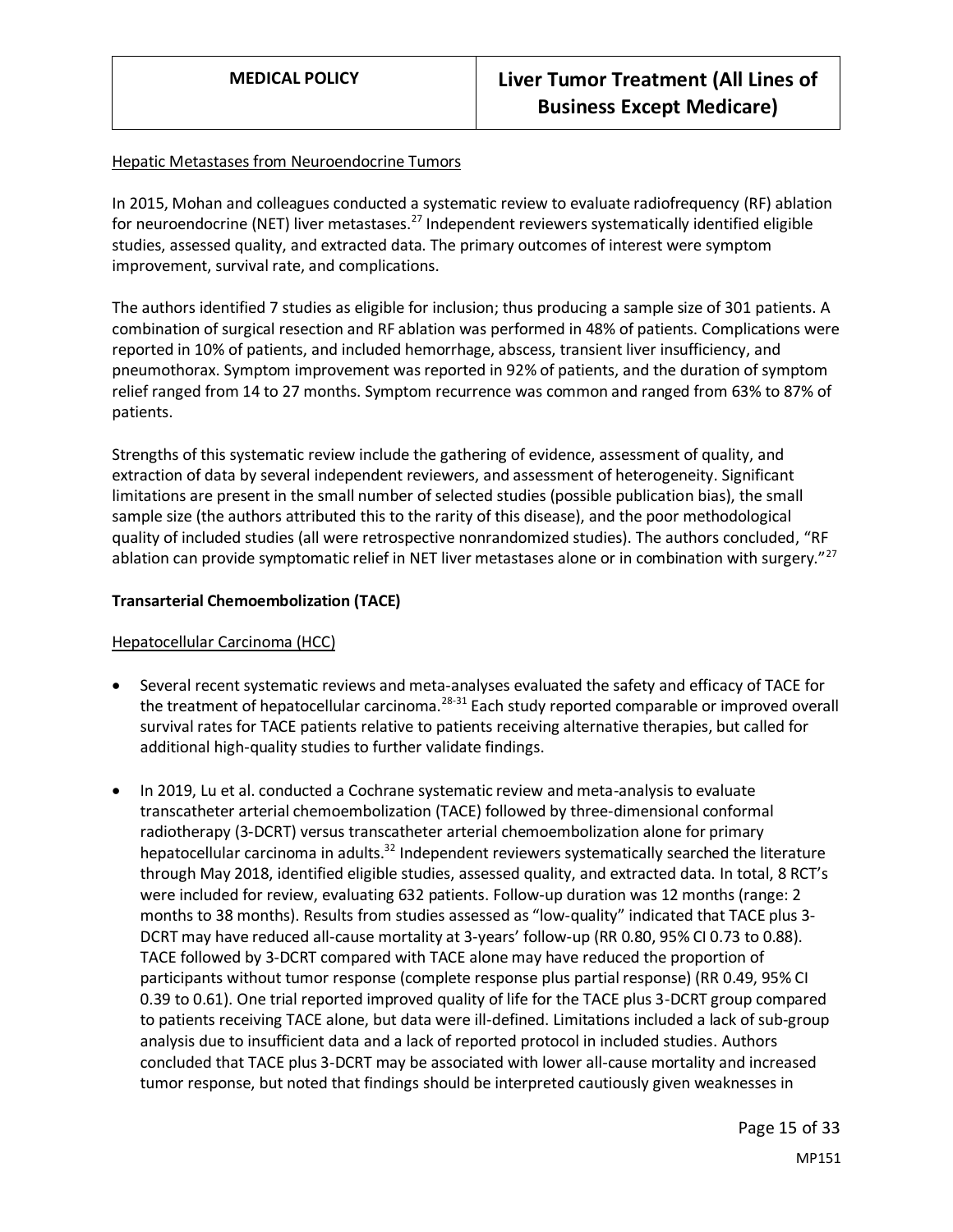included trials. Investigators called for additional RCTs to further assess the role of TACE plus 3-DCTR for unresectable hepatocellular carcinoma.

• In 2011, Oliveri et al. conducted a Cochrane systematic review and meta-analysis to evaluate transarterial (chemo)embolization (TAE or TACE) for unresectable hepatocellular carcinoma.<sup>33</sup> Independent reviewers systematically identified eligible studies, assessed quality, and extracted data. Study authors were also contacted, if necessary, for additional information or data. The primary outcomes of interest were survival and tumor response.

After systematic review, the authors identified 9 randomized controlled trials giving a total sample size of 645 participants. Of the nine studies, 6 evaluated TACE versus control and 3 evaluated TAE versus control. The authors deemed 7 trials to be of low risk for selection bias; however, all included trials had other risks of bias. "Meta-analysis of trials with low risk of selection bias showed that TACE or TAE versus control does not significantly increase survival (HR 0.88; 95% CI 0.71 to 1.10).<sup>"33</sup> The authors also performed trial sequential analysis which indicated an absence of evidence for a beneficial effect of TACE or TAE on survival. In regards to tumor response, meta-analysis was not possible due to substantial heterogeneity between studies for this outcome.

Strengths of this systematic review include the gathering of evidence, assessment of quality, and extraction of data by several independent reviewers and the assessment of heterogeneity prior to conducting meta-analyses. A significant limitation of this study is the potential for publication bias due to the small number of included studies. The authors also noted incomplete data reporting in three trials due to early study termination. Ultimately, the authors concluded, "(t)here is no firm evidence to support or refute TACE or TAE for patients with unresectable HCC. More adequately powered and bias-protected trials are needed."<sup>33</sup>

#### Hepatic Metastases from Neuroendocrine Tumors

No systematic reviews or randomized controlled trials were identified that evaluated transarterial chemoembolization (TACE) for hepatic metastases from neuroendocrine tumors. Therefore, the evidence summary will be limited to nonrandomized studies.

A total of six nonrandomized studies (3 prospective studies and 3 retrospective studies) were identified evaluating TACE for hepatic metastases from neuroendocrine tumors.<sup>34-39</sup> Sample sizes ranged from 19 patients to 248 patients, and follow-up times for the prospective studies varied from 2 to 5 years. Overall, all studies concluded that TACE resulted in improvements for symptom control and time to progression for patients with hepatic metastases from neuroendocrine tumors.

#### Intrahepatic Cholangiocarcinoma

• In 2019, Yousaf and colleagues published a systematic review and meta-analysis on the efficacy of ablative therapy for unresectable intrahepatic cholangiocarcinoma.<sup>40</sup> Ten studies were included for analysis, totalling 206 patients. There were no randomized trials and most studies were retrospective with no comparator groups. RFA was the more commonly practiced technique, with only 16.3% of patients receiving MWA. Follow up ranged from 8.7 to 29.9 months and median overall survival ranged from 8.7 to 52.4 months. High degrees of heterogeneity were found in 1-year, 3-year, and 5-year survival among trials. The authors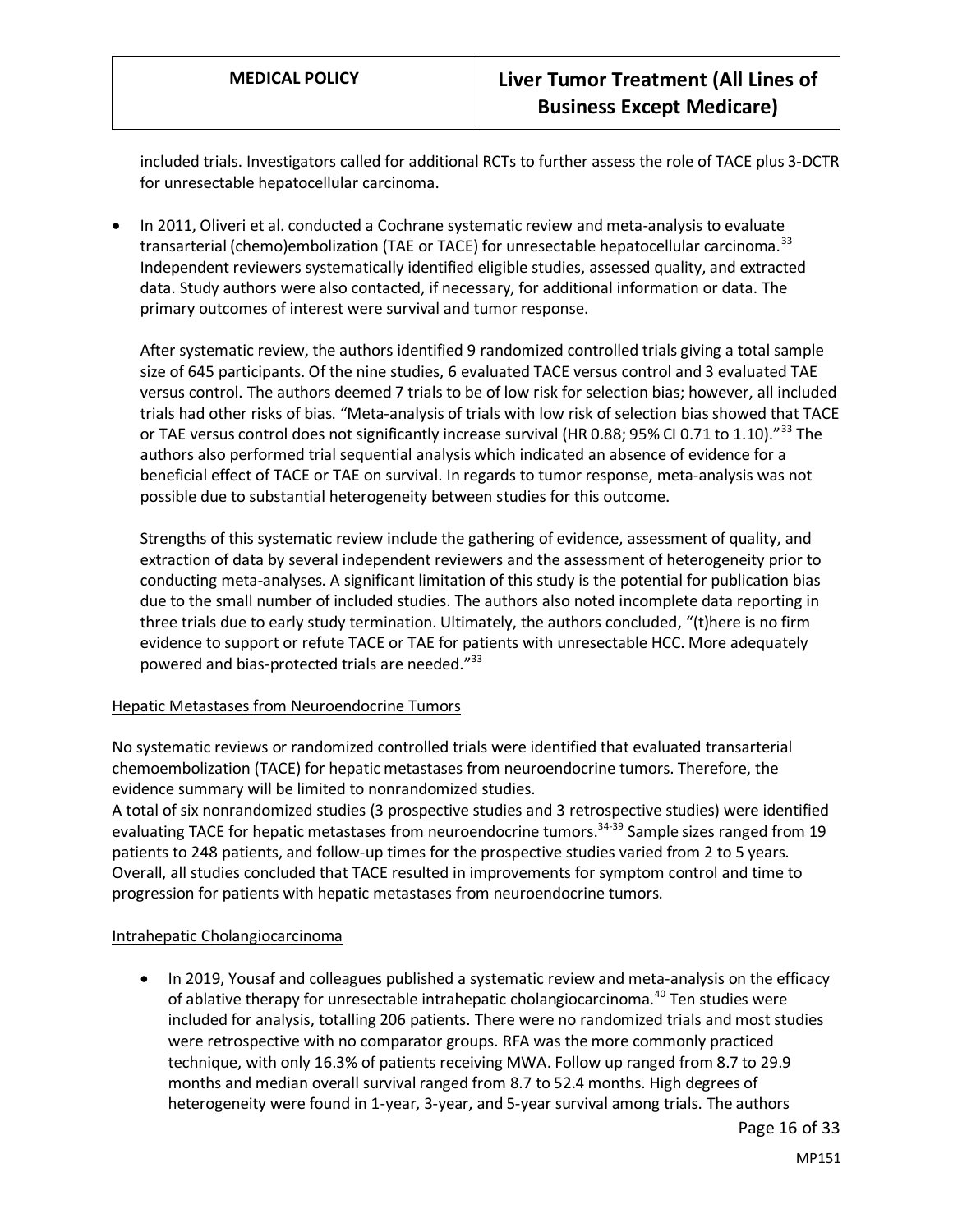conclude that ablation appears promising, but further investigation is warranted. Due to the fact that there were no randomized trials and the review did not compare MWA to RFA or other standard treatments, no conclusions can be made from the results. Randomized trials are needed to determine the most effective ablative treatments for intrahepatic cholangiocarcinoma.

• In 2015, Boehm and colleagues conducted a systematic review and meta-analysis to evaluate the effectiveness of hepatic artery based therapies for unresectable intrahepatic cholangiocarcinoma (ICC).<sup>41</sup> Independent reviewers systematically identified eligible studies, assessed quality, and extracted data. The authors aimed to evaluate the comparative effectiveness of hepatic arterial infusion (HAI), transcatheter arterial chemoembolization (TACE), drug-eluting bead TACE (DEB-TACE), and Yttrium (90) radioembolization (Y-90). The primary outcome of interest was median overall survival (OS). Secondary outcomes included tumor response to therapy and toxicity.

After systematic review, the authors identified 20 articles as eligible for inclusion; thus producing a sample size of 657 patients. The results indicated HAI had the highest median overall survival (22.8) followed by Y90 (13.9), TACE (12.4), and DEB-TACE (12.3). In regards to tumor response, HAI had the highest tumor response (56.9%) followed by Y90 (27.4%) and TACE (17.3%). Toxicity was highest for HA (0.35), TACE (0.26) and DEB-TACE (0.32).

Strengths of this systematic review include the gathering of evidence, assessment of quality, and extraction of data by several independent reviewers, large sample size, assessment of heterogeneity prior, and assessment of publication bias. Limitations are present in the poor methodological quality of included studies and the heterogeneity between some study outcomes. The authors concluded, "for patients with unresectable ICC treated with HAT, HAI offered the best outcomes in terms of tumor response and survival but may be limited by toxicity."<sup>41</sup>

#### **Radioembolization (i.e., Yttrium [Y-90], Selective Internal Radiation Therapy [SIRT])**

#### Hepatocellular Carcinoma (HCC)

• In 2020, a Cochrane review was published on Yttrium-90 (Y-90) microsphere radioembolization for unresectable hepatocellular carcinoma.<sup>42</sup> Six randomized trials met inclusion criteria with 1340 participants in total. Cochrane found that all trials were at high risk of bias and the certainty of evidence was low to very low.

One trial compared radioembolization plus sorafenib versus sorafenib alone in perople with advanced HCC, only reporting on adverse events. Serious adverse events were reported in 39.6% of participants in the radioembolization plus sorafenib group and 38.5% in the sorafenib only group. Two trials compared radioembolization versus sorafenib for locally advanced, unresectable HCC. One-year, all-cause mortality was 62.7% in the radioembolization group versus 53.0% in the sorafenib group. There were no differences in quality of life and global health status was better in the radioembolization group. Fewer participants in the radioembolization group experienced serious adverse events compared to the sorafenib group. Three trials compared radioembolization verses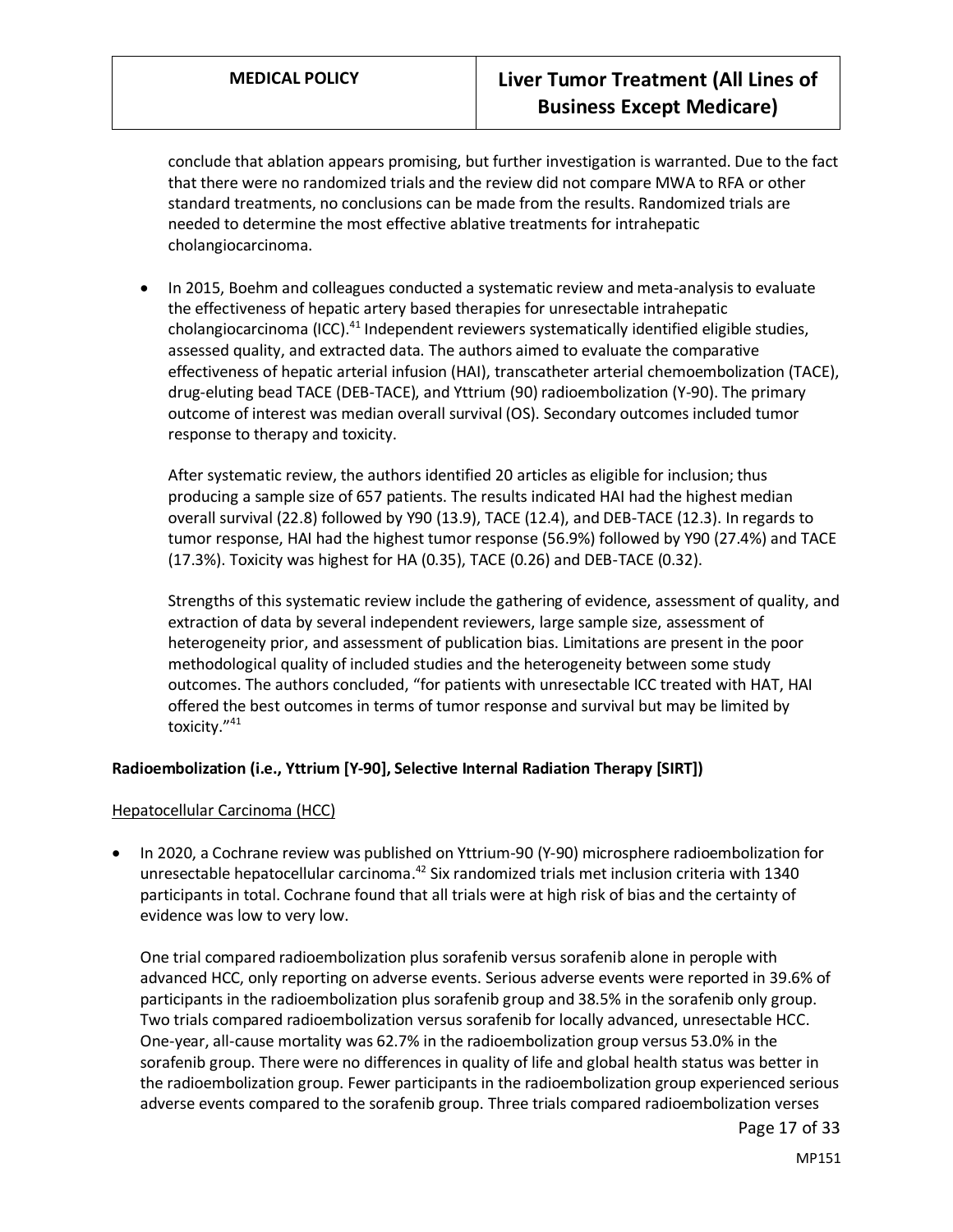chemoembolization in people with intermediate-stage HCC. There were no differences in relative risk of serious events and quality of life. Median time to progression was not reached in the radioembolization group and was 6.8 months in the chemoembolization group, although the difference was not significant.

Overall, Cochrane reviewers found the current evidence for radioembolization compared to sorafenib or chemoembolization highly insufficient. Many of the trials did not report on patient-centered outcomes and had short follow up time. The authors stated, "Further high‐quality placebo‐controlled randomised clinical trials are needed to assess patient‐centred outcomes."

- In 2019, Yang and colleagues conducted a systematic review and meta-analysis evaluating the safety and efficacy of yttrium-90 transarterial radioembolization (TARE) versus conventional transarterial chemoembolization (cTACE) for the treatment of hepatocellular carcinoma.<sup>43</sup> Independent investigators systematically searched the literature through July 2017, identified eligible studies, assessed study quality, extracted data and pooled results. In total, 11 studies were included for review (9 observational studies and 2 RCTs) (n=1,652). Results indicated that TARE 90Y increased 2 year overall survival rates in the observational subgroup and resulted in better odds ratio rates compared to cTACE patients. Limitations included a lack of randomized trials included for review, significant heterogeneity in study protocol and patient populations. Investigators called for additional, large RCTs to confirm the validity of results and the overall safety and efficacy of cTACE and TARE (90Y).
- In 2019, Hayes conducted an evidence review to evaluate radioactive yttrium-90 microspheres (i.e., radioembolization) for the treatment of primary unresectable liver cancer (i.e., hepatocellular carcinoma [HCC]).<sup>44</sup> The evidence review identified 18 studies (15 retrospective comparative studies, 2 RCTs and 1 nonrandomized controlled studies) of adult patients undergoing transarterial radioembolization (TARE) with <sup>90</sup>Y. Sample sizes ranged from 48 to 790 patients, and follow-up times varied from 6 to 53 months. The outcome measures of interest were survival, tumor response, timeto-progression, hospitalization, and safety.

The quality of evidence for 90Y-Tare was assessed as "low." Hayes review found consistent evidence that TARE has comparable efficacy on survival outcomes, potentially superior efficacy on tumor response and better tolerance relative to TACE in intermediate HCC. Studies reported comparable findings between TAR with sorafenib and other groups regarding survival and tumor progression outcomes. In regards to safety, the proportion of patients experience any complication with TARE, TACE, DEB-TACE, or sorafenib ranged from 10% to 59%, 48.6% to 70%, 14% to 34% and 84.6% to 94% respectively. "The predominant complications associated with TARE were lymphophenia; fatigue; abdominal pain, discomfort, or cramping; fever; postembolization syndrome; and nausea and/or vomiting."<sup>44</sup> Hayes assigned a "C" rating (potential but unproven benefit) for 90Y hepatic radioembolization compared with TACE in patients who are diagnosed with unresectable primary HCC. Hayes also assigned a "C" rating for 90y hepatic radioembolization compared with sorafenib. Hayes assigned "D2" ratings (insufficient evidence) for 90Y hepatic radioembolization compared with both drug-eluting bead TACE and resin microspheres.<sup>44</sup>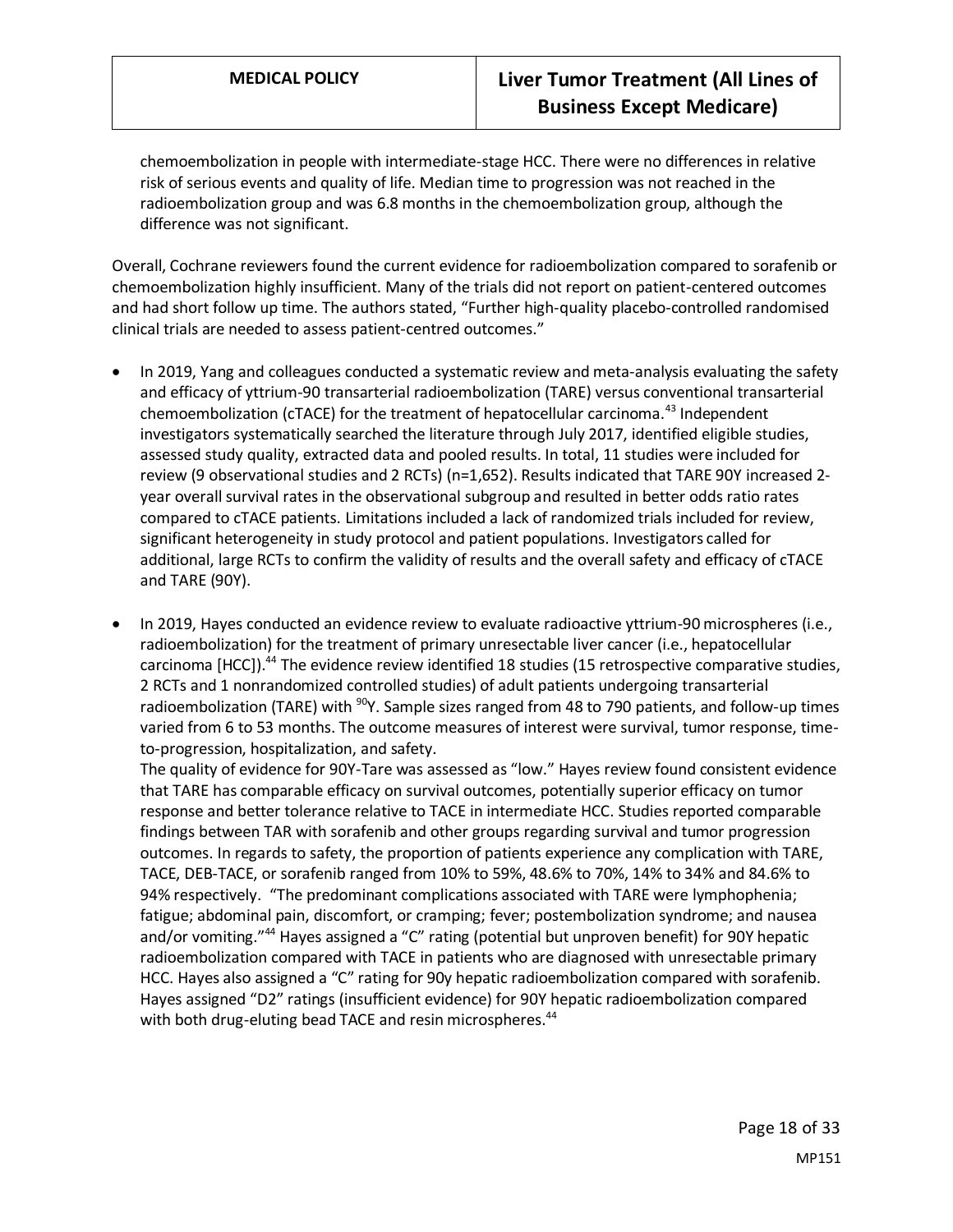#### Hepatic Metastases from Colorectal Tumors

In 2015 (archived in 2020), Hayes conducted an evidence review to evaluate radioactive yttrium-90 microspheres (i.e., radioembolization) for the treatment of secondary liver cancer.<sup>45</sup> The evidence review identified 17 studies (2 randomized controlled trials, 1 comparative prospective study, 8 noncomparative prospective studies, 1 comparative retrospective study, 5 noncomparative retrospective studies, and 2 subanalyses) of adult patients undergoing transarterial radioembolization (TARE) with  $90Y$  for liver-predominant metastases. Sample sizes ranged from 42 to 390, and follow-up times varied from 7 months to 5 years. The outcome measures of interest were survival, tumor response, time to progression, and safety.

Although limited, the Hayes review found evidence in favor of TARE over standard care and  $90Y$  with an intra-arterial chemotherapeutic agent over an intra-arterial chemotherapeutic agent alone. Median survival rates ranged from 7.5 months to 28 months in  $^{90}Y$ - treated patients, while median survival in the comparator groups ranged from 6.3 months to 7.3 months. Tumor response rates varied from 0% to 17% complete response, 10% to 60.5% partial response, 4.8% to 76% stable disease, and 4.9% to 71.4% progressive disease. Median time to progression ranged from 2.8 to 15.4 months. In regards to safety, all studies reported toxicities or complications related to <sup>90</sup>Y. "Predominate complications included: abdominal pain, discomfort, or cramping; fatigue; nausea and/or vomiting; fever; alkaline phosphatase (ALP) related; bilirubin related; gastric ulceration; alanine aminotransferase (ALT)/aspartate aminotransferase (AST) related; ascites; gall bladder related; and radiation hepatitis."<sup>45</sup>

Although Hayes rated the quality of evidence as very low, a C rating was given "for the use of yttrium-90 (90Y) radioembolization, using either glass (TheraSphere) or resin (SIR-Spheres) microspheres, for performing selective internal radiation therapy in patients with unresectable hepatic metastases from colorectal cancer." A "D2" rating (insufficient evidence) was assigned for 90Y hepatic radioembolization for patients diagnosed with unresectable hepatic metastases from noncolorectal cancer.<sup>45</sup>

#### Hepatic Metastases from Neuroendocrine Tumors

• In 2018, Jia and colleagues conducted a systematic review evaluating the efficacy of 90Y radioembolization for the treatment of unresectable metastatic neuroendocrine liver tumors.<sup>46</sup> Independent reviewers systematically searched the literature through February 2016 identified eligible studies, assessed quality, and extracted data. Outcomes of interest were survival rate and tumor response. Median follow-up was 25 months. In total, 11 studies and 7 abstracts were included for review, assessing 870 patients. 11 of these 18 studies, nearly 20% of patients had undergone either transarterial bland embolization (TABE) or TACE prior to 90Y therapy. At three months' follow-up post-90Y treatment, the median disease control rate among all patients was 86%. The median survival was 28 months, with 1-, 2-, and 3-year survival rates of 72.5%, 57% and 45% respectively. Limitations included the limited quantity and quality of reviewed studies, heterogeneous patient selection and treatment regimes, and inadequate follow-up. Nonetheless, investigators concluded that 90Y radioembolization is an effective treatment of unresectable liver metastases of neuroendocrine tumors, regardless of patients' previous exposure to TABE/TACE therapy.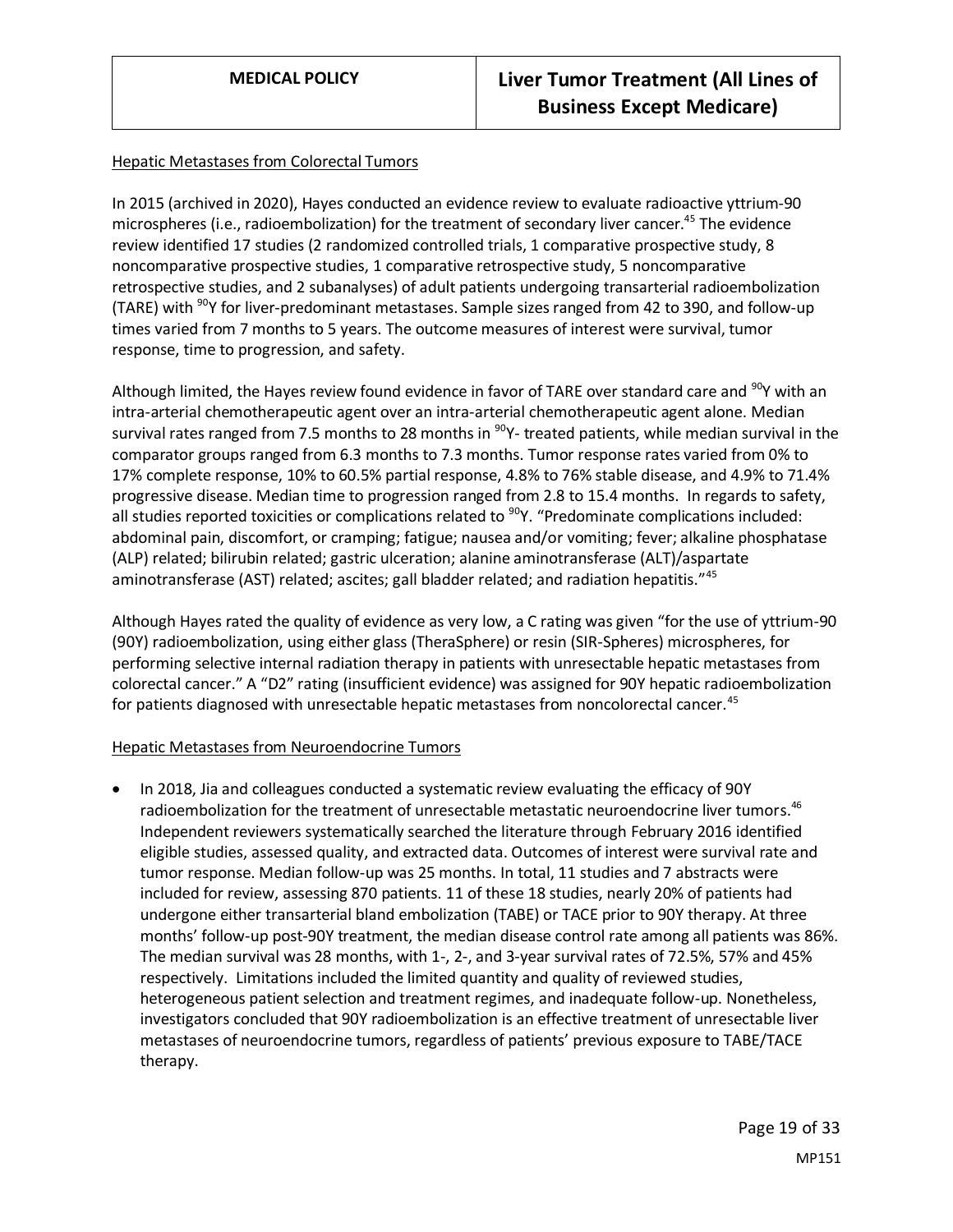• In 2014, Devcic and colleagues conducted a systematic review and meta-analysis to evaluate the efficacy of hepatic 90Y resin radioembolization for metastatic neuroendocrine tumors (mNET).<sup>47</sup> Independent reviewers systematically identified eligible studies, assessed quality, and extracted data. The primary outcomes of interest were tumor response and survival.

After systematic review, the authors identified 12 studies (6 retrospective, 3 prospective, 1 prospectively collected but retrospectively reviewed, and 2 did not specify). This gave a total of 435 procedures in 414 patients with response data. A critical appraisal of the selected studies identified a median of 75% of the desired criteria included. Disease control rates (defined as complete response, partial response plus stable disease) ranged from 62% to 100%, with the average being 86% (95% CI 78%-92%). The radiographic response rates (defined as complete response plus partial response) ranged from 12% to 80%, with the average being 50% (95% CI 38%-62%). "The median OS ranged from 14 up to 70 months, with a median of 28.5 months (95% confidence interval, 18–49.5 months)."<sup>47</sup>

Strengths of this systematic review include the gathering of evidence, assessment of quality, and extraction of data by several independent reviewers, large sample size, assessment of heterogeneity prior, and assessment of publication bias. Limitations are present in the poor methodological quality of included studies and the heterogeneity between some study outcomes. Ultimately, the authors concluded "this meta-analysis confirms radioembolization to be an effective treatment option for patients with hepatic mNET. The pooled data demonstrated a high response rate and improved survival for patients responding to therapy."<sup>47</sup>

#### Intrahepatic Cholangiocarcinoma

In 2015, Al-Adra et al. conducted a systematic review and meta-analysis to evaluate yttrium-90 radioembolization as a treatment of unresectable intrahepatic cholangiocarcinoma.<sup>48</sup> Independent reviewers systematically identified eligible studies, assessed quality, and extracted data. Study authors were also contacted, if necessary, for additional information or data. The primary outcomes of interest were overall survival (OS) and radiological response to radioembolization therapy with yttrium-90 microspheres. The secondary outcomes of interest were the ability of yttrium-90 treatment to convert unresectable cholangiocarcinoma to resectable, mortality, and morbidity.

Following systematic review, the authors identified 12 studies (7 prospective case series and 5 retrospective cohort studies) as eligible for inclusion; thus giving a total sample size of 298 patients. The overall weighted median survival was 15.5 months (range: 7-22.2 months). In regards to radiological response of the tumors, a weighted mean partial response was seen in 28% of patients and stable disease was seen in 54% of patients at 3 months. Of the 3 studies (n=73 patients) that evaluated the ability of yttrium-90 radioembolization to convert unresectable to resectable disease, 7 patients were able to undergo surgical resection post-radioembolization. A total of 3 studies reported mortality data, of which, there was 1 radioembolization-related death. The most common complications reported after radioembolization therapy was fatigue (33%), abdominal pain (28%), and nausea (25%).

Strengths of this systematic review include the gathering of evidence, assessment of quality, and extraction of data by several independent reviewers, assessment of heterogeneity prior, and assessment of publication bias. Although possibly attributable to the rarity of intrahepatic cholangiocarcinoma, the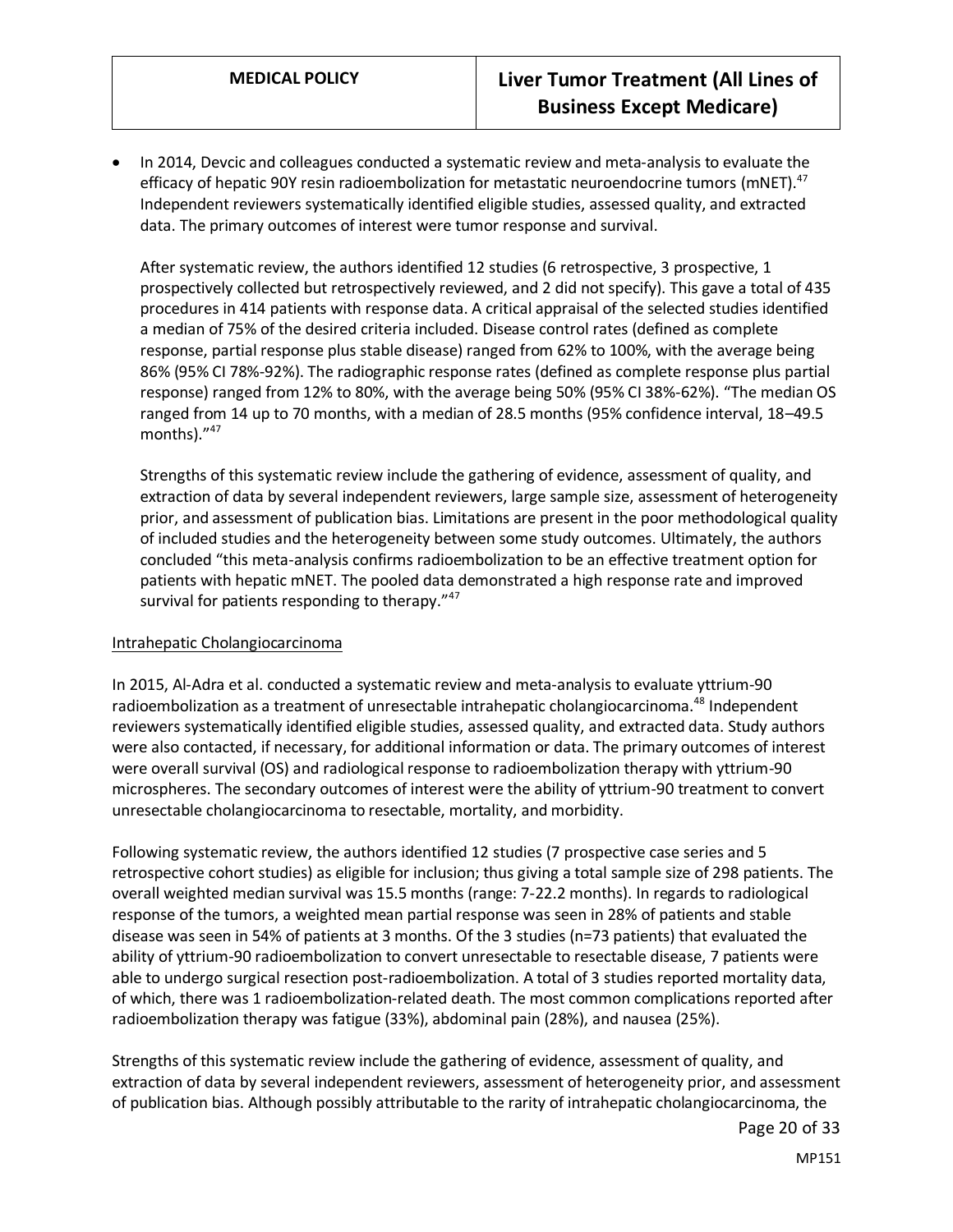study is limited by the small number of patients included in the review. Limitations were also identified in the small number of included studies (possible publication bias) and the poor methodological quality of selected studies. The authors concluded, "overall survival of patients with ICC after treatment with yttrium-90 microspheres is higher than historical survival rates and shows similar survival to those patients treated with systemic chemotherapy and/or trans-arterial chemoembolization therapy. Therefore, the use of yttrium-90 microspheres should be considered in the list of available treatment options for ICC. However, future randomized trials comparing systemic chemotherapy, TACE and local radiation will be required to identify the optimal treatment modality for unresectable ICC."<sup>48</sup>

#### **Combination Therapy: Radiofrequency Ablation + Transarterial Chemoembolization**

In 2012 (archived in 2018), Hayes conducted an evidence review to evaluate transarterial chemoembolization (TACE) plus radiofrequency ablation (RFA) for hepatocellular carcinoma (HCC).<sup>12</sup> The review identified 13 studies (4 randomized controlled trials, 8 retrospective cohort studies, and 1 retrospective case-matched controlled trial) evaluating TACE plus RFA for HCC. A majority of the included studies enrolled patients with small- to intermediate-size tumors, and did not include any patients with hepatic metastases. The sample sizes of the nonrandomized studies ranged from ranged from 103 to 1,126 patients. The sample sizes of the randomized studies raged from 37 to 139 patients.

Of the selected studies, "seven evaluated TACE combined with RFA versus RFA alone for HCC, and six of these studies found that use of the combined therapy provided statistically significant improvements in tumor control, patient survival, or both measures."<sup>12</sup> A total of five studies evaluated TACE combined with RFA versus TACE alone, and four of these studies found that RFA+TACE resulted in statistically significant improvements in patient survival, tumor recurrence, or both. The results were inconclusive for TACE combined with RFA versus surgical resection. In regards to safety, the most common complications of TACE combined with RFA included pain (5% to 72% of patients), fever (30% to 39%), and vomiting (30%).

The Hayes evidence review rated the body of evidence for TACE combined with RFA for treating HCC as large in size and moderate in quality. Limitations were identified in the lack of randomization, incomplete reporting of outcomes, incomplete statistical analysis, no reporting of complications, and unequal duration of follow-up between treatment groups. Hayes assigned the following ratings:

- $B$  For TACE combined with RFA as a treatment for HCC in patients with small- to intermediate-size tumors who are not candidates for surgery.
- D2 For TACE combined with RFA as a treatment for HCC in patients who are suitable candidates for surgery. This Rating reflects the limited number, poor quality, and divergent results of studies comparing these modalities.
- D2 For TACE combined with RFA as a treatment for hepatic metastases of colorectal cancer or other types of cancer. This Rating reflects the absence of controlled studies evaluating TACE combined with RFA for these indications." 12

#### **Bridge to Transplant**

• In 2019 (updated in 2021), Hayes conducted a health technology assessment on radioactive Y-90 for the treatment of primary unresectable liver cancer for downstaging or as a bridge to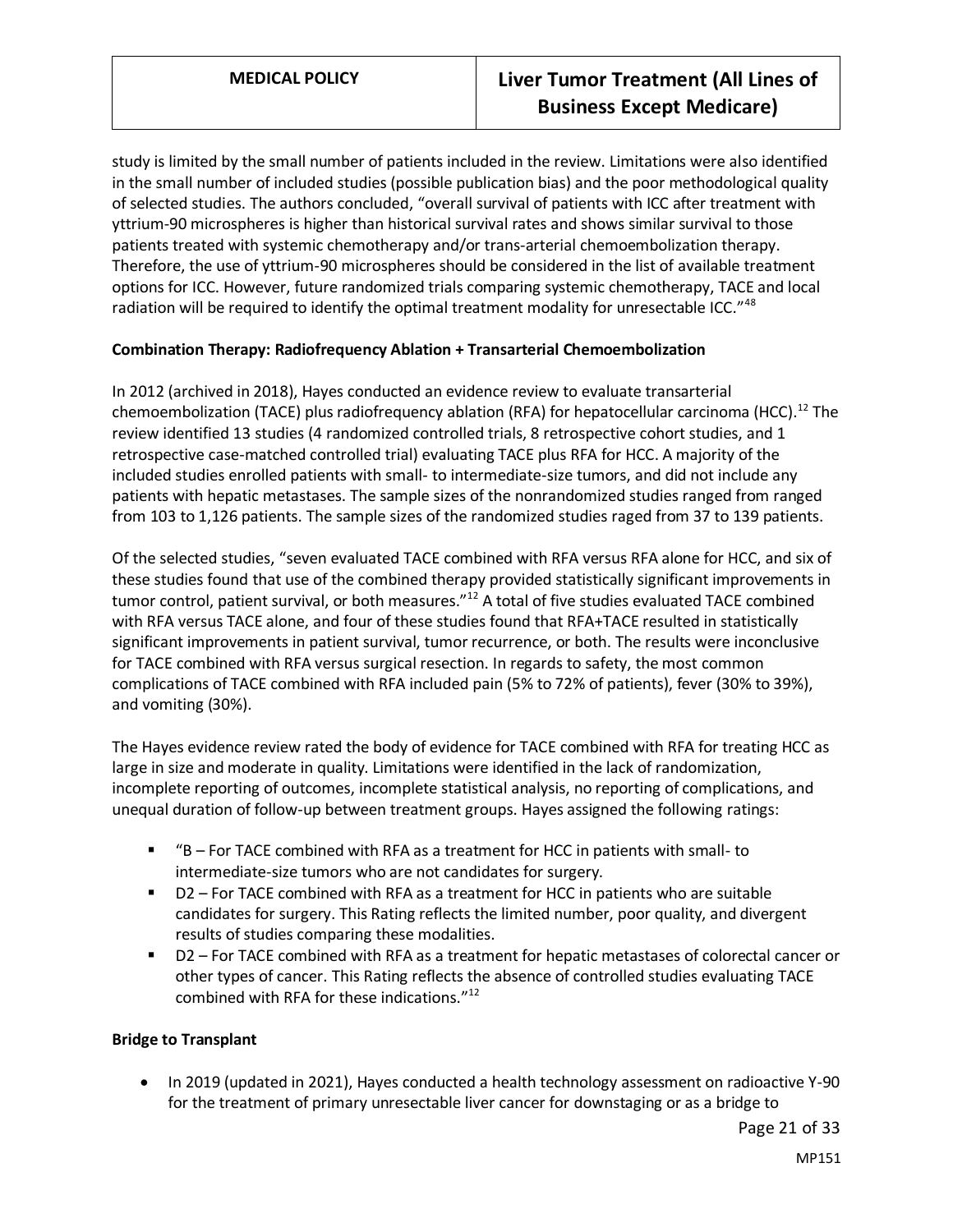transplantation or surgery.<sup>14</sup> Eight studies were included in the analysis, 2 of which were randomized trials while the rest were retrospective in design. Hayes found that there was lowquality evidence to suggest that Y-90 transarterial radioembolization has similar or better safety and efficacy outcomes compared to other treatments used to downstage or bridge primary HCC patients to transplantation or resection. There a paucity of evidence comparing treatments and many of the studies had major methodological limitations. Hayes concluded, "However, when considered as a whole, the evidence suggests that the potential benefits of treatment with 90Y TARE may outweigh the potential harms among patients who are awaiting liver transplant or who could benefit from reduced disease burden to become eligible for curative treatment. More robust evidence is needed to draw firm conclusions on the efficacy and safety of 90Y TARE and to establish definitive patient selection criteria to ensure optimal efficacy and safety."<sup>14</sup>

• The current published evidence, outside of the Hayes review, evaluating liver tumor treatment modalities as a bridge to liver transplant is limited to small case series and nonrandomized studies.<sup>49-55</sup> These studies do not permit evidence-based conclusions due to significant methodological limitations, including, but not limited to, lack of randomization, small sample size, lack of statistical analysis, and lack of a comparator group. However, the current NCCN guidelines for hepatobiliary cancers states that although the evidence limits the conclusions that can be drawn, "the use of bridge therapy in this setting is increasing, and it is administered at some NCCN Member Institutions."<sup>15</sup>

The current Organ Procurement and Transplantation Network (OPTN) policy for the allocation of livers recognizes locoregional therapies to (1) downsize T3 tumors to T2 status to meet the United Network for Organ Sharing criteria for additional allocation points or (2) to prevent the progress of T2 tumors while on the transplant waiting list to maintain UNOS allocation points.<sup>56</sup> The OPTN policy defines Class 5T (treated) nodules as, "any OPTN Class 5 or biopsy-proven HCC lesion that was automatically approved upon initial application or extension and has subsequently undergone loco-regional treatment. OPTN Class 5T nodules qualify for continued priority points based on the pre-treatment classification of the nodules and are defined as:

- Past loco-regional treatment for HCC (OPTN Class 5 lesion or biopsy proven prior to ablation).
- Evidence of persistent/recurrent HCC such as, but not limited to, nodular or crescentic extra-zonal or intra-zonal enhancing tissue on late arterial imaging (relative to hepatic parenchyma) may be present."<sup>56</sup>
- In 2017, the OPTN Liver & Intestinal Organ Transplantation Committee released a board approved policy update proposal that states, "(i)t has been widely shown that successful downstaging of HCC in selected patients is associated with excellent post-transplantation outcome. However, language describing the eligibility criteria for candidates suitable for HCC downstaging through local-regional treatment is absent from current OPTN/UNOS policy, yet nearly all regions currently approve patients who present outside of T2 criteria and have undergone downstaging to within T2. This proposal seeks to make a more consistent national policy regarding HCC patients, increase equity in access to transplants and improve waitlisted patient and transplanted recipient outcomes through modifications to the current standardized HCC exception process."<sup>57</sup>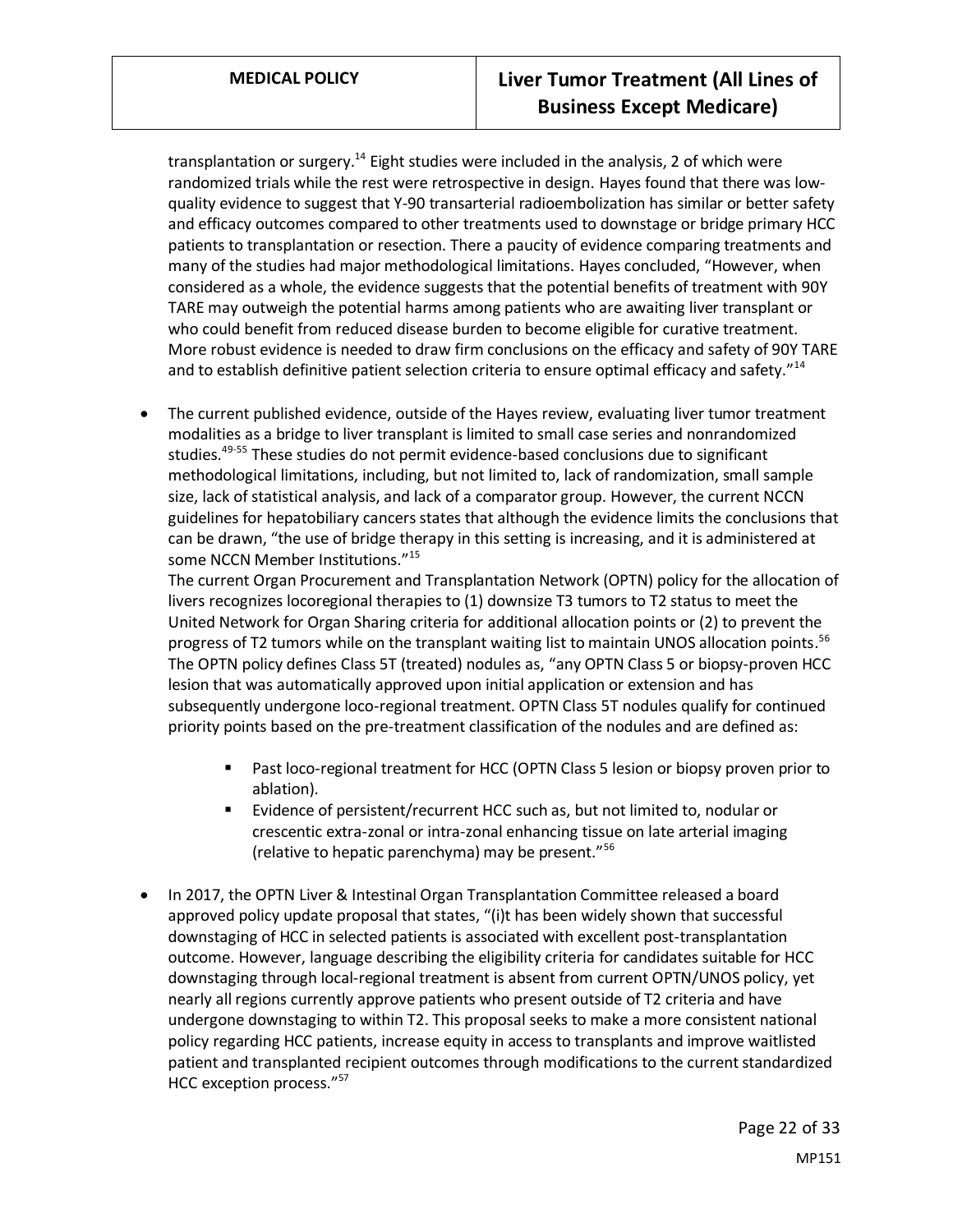#### **Investigational Therapies**

#### Hepatic Metastases from Melanoma

There is insufficient evidence to support the use of ablation, transarterial chemoembolization, or radioembolization for the treatment of hepatic metastases from melanoma (cutaneous or uveal/conjunctival). Additional randomized controlled trials are needed to support the efficacy, safety, and medical necessity of these treatment modalities for melanoma metastases of the liver.

#### Hepatic Metastases from Breast Cancer

- In 2020, Feretis and Solodkyy conducted a systematic review on the efficacy of yttrium-90 (Y-90) as a treatment for unresectable hepatic metastases of breast cancer.<sup>58</sup> A systematic literature search was conducted for publications between January 207 and December 2018. Twelve studies with 452 participants total were included in the review. No randomized trials were identified. Only 4 trials clearly reported follow up period timelines, which ranged from 6 months to 15.7 months. From the available data, complete response rate occurred in 8.2% of participants, partial response occurred in 30.8%, and stable disease occurred in 26%, totalling to 77% of patients deemed to have achieved disease control. Overall survival, which was reported in 9 studies, ranged from 3.6 to 20.9 months with a mean survival of 11.3 months. Limitations of this study include the lack of randomized trials, the high heterogeneity between studies, the varied treatment protocols and lengths of follow up. The authors conclude that while there may be a potentially beneficial role of radio-embolization with Y-90 with inoperable liver metastases secondary to breast cancer, "future randomized trials are need comparing systemic chemotherapy, local radiation and transarterial chemoembolization in order to identify the most suitable treatment modality…. Standardization of the method that radioembolization is delivered by and the reporting systems used would be highly desirable."
- In 2015 (updated in 2018), Hayes assigned a "D2" rating (insufficient evidence) for the use of 90Y in patients with unresectable hepatic metastases from noncolorectal cancer.<sup>45</sup> Additional relevant studies of 90Y not addressed in the Hayes' review for patients with BCLM and extrahepatic disease suffer from small sample sizes, a lack of control groups, limited follow-up times, and/or a lack of statistically significant improvements in patient-relevant health outcomes such as survival.<sup>59,60</sup> One recent systematic review evaluated TACE for the treatment of breast cancer with liver metastasis.<sup>61</sup> While investigators concluded that TACE may improve patients' overall survival, validity was limited by the low quantity and quality of studies included for review.

#### High-Intensity Focused Ultrasound (HIFU) and Magnetic Resonance (MR) Guided Focused Ultrasound (MRgFUS)

The evidence evaluating HIFU or MRgFUS for treatment of liver tumors is limited to nonrandomized studies and small case series.<sup>62-67</sup> The poor methodological quality of these studies does not permit meaningful conclusions regarding the safety, efficacy, or medical necessity of this treatment modality. Furthermore, HIFU and MRgFUS is not FDA approved for the treatment of liver tumors; therefore, this would be considered an off-label use of the ultrasound device.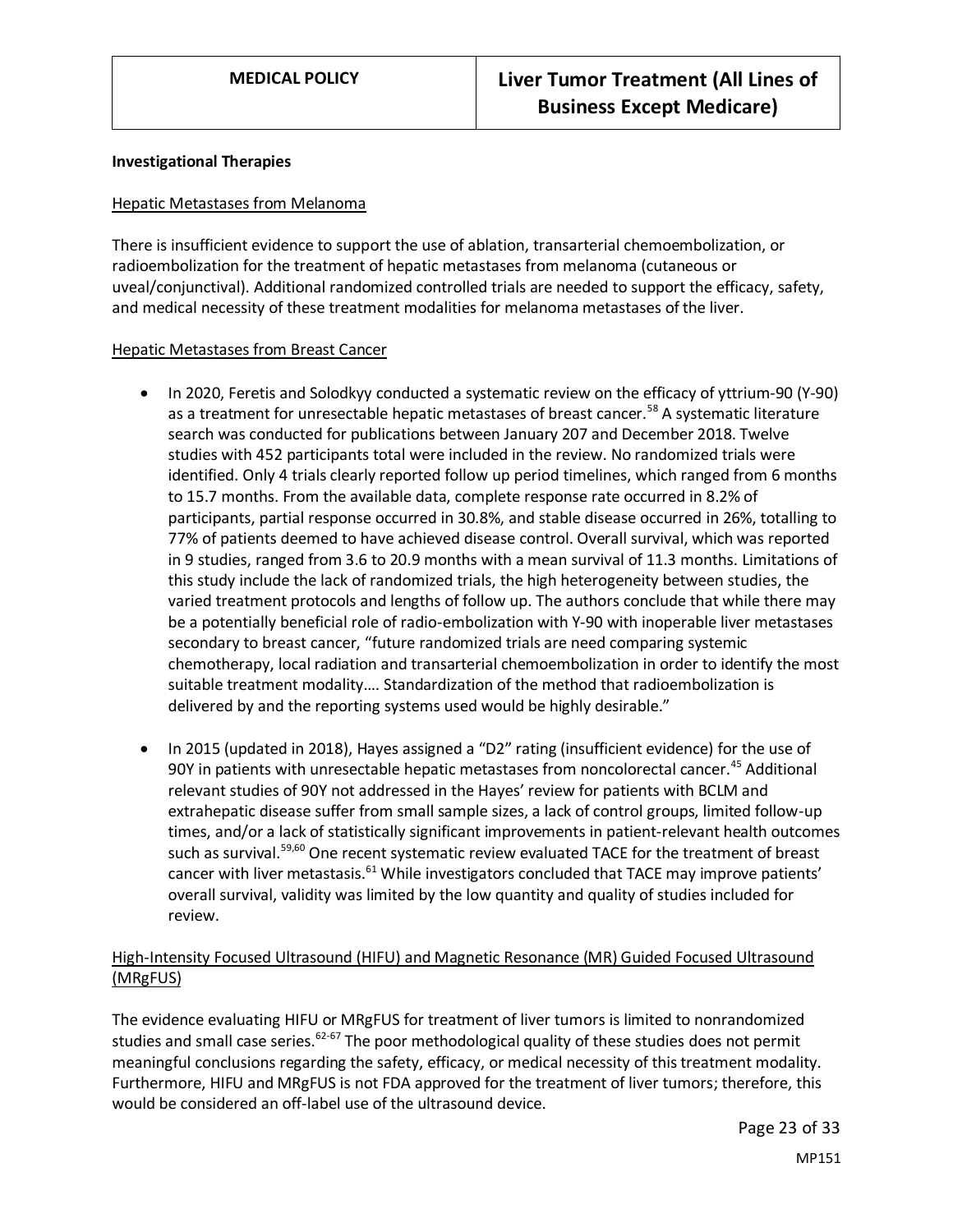## **CLINICAL PRACTICE GUIDELINES**

#### National Comprehensive Cancer Network (NCCN)

#### *Hepatocellular Carcinoma*

The Version 5.2021 NCCN evidence-based clinical practice guideline for hepatobiliary cancers state, "locoregional therapy (ablation and arterially directed therapies) should be considered in patients who are not candidates for surgical curative treatments, or as part of a strategy to bridge patients for other curative therapies."<sup>15</sup>

The guideline gives the following recommendations regarding ablation (radiofrequency, cryoablation, percutaneous alcohol injection, and microwave) and arterially directed therapies (e.g., transarterial chemoembolization, radioembolization):

- All tumors should be amenable to ablation such that the tumor and, in the case of thermal ablation, a margin of normal tissue is treated. A margin is not expected following percutaneous ethanol injection.
- Tumors should be in a location accessible for percutaneous/laparoscopic/open approaches for ablation.
- Caution should be exercised when ablating lesions near major vessels, major bile ducts, diaphragm, and other intra-abdominal organs.
- Ablation alone may be curative in treating tumors ≤3 cm. In well-selected patients with small properly located tumors, ablation should be considered as definitive treatment in the context of a multidisciplinary review. Lesions 3 to 5 cm may be treated to prolong survival using arterially directed therapies, or with combination of an arterially directed therapy and ablation as long as tumor location is accessible for ablation.
- Unresectable/inoperable lesions >5 cm should be considered for treatment using arterially directed or systemic therapy.
- Sorafenib should not be used as adjuvant therapy post-ablation.
- All tumors irrespective of location may be amenable to arterially directed therapies provided that the arterial blood supply to the tumor may be isolated without excessive non-target treatment.
- All arterially directed therapies are relatively contraindicated in patients with bilirubin >3 mg/dL unless segmental injections can be performed. RE with yttrium-90 microspheres has an increased risk of radiation-induced liver disease in patients with bilirubin over 2 mg/dL.
- Arterially directed therapies in highly selected patients have been shown to be safe in the presence of limited tumor invasion of the portal vein.
- The angiographic endpoint of embolization may be chosen by the treating physician.
- Sorafenib may be appropriate following arterially directed therapies in patients with adequate liver function once bilirubin returns to baseline if there is evidence of residual/recurrent tumor not amenable to additional local therapies. The safety and efficacy of the use of sorafenib concomitantly with arterially directed therapies has not been associated with significant benefit in two randomized trials' other randomized phase III trials are ongoing to further investigate combination approaches.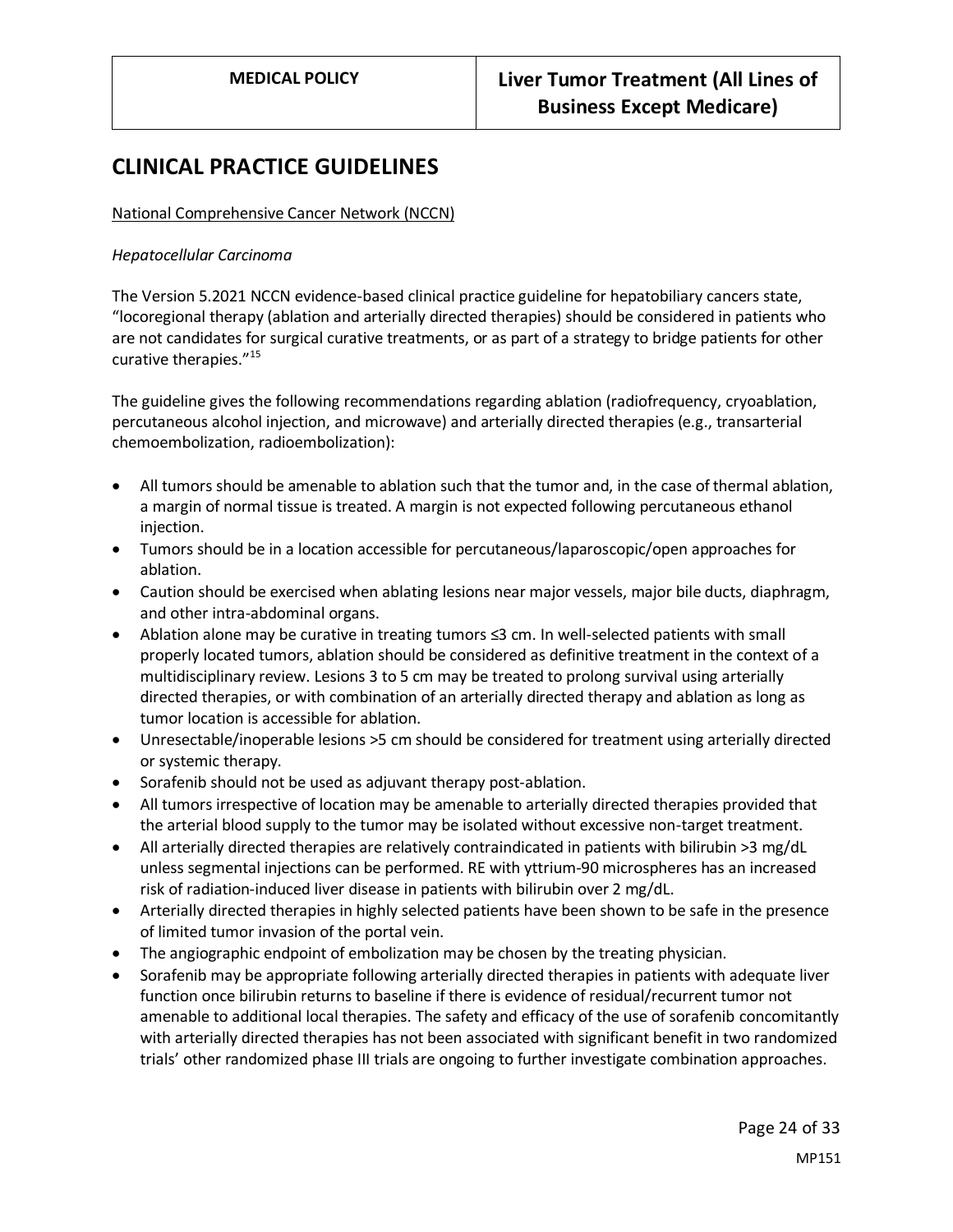#### *Intrahepatic Cholangiocarcinoma*

The 2021 version 5.2021 NCCN evidence-based clinical practice guideline for hepatobiliary cancers recommend arterially directed therapies (e.g., transarterial chemoembolization, radioembolization) for the treatment of unresectable and metastatic intrahepatic cholangiocarcinoma.<sup>15</sup>

#### *Hepatic Metastases from Colorectal Tumors*

The version 3.2021 NCCN guidelines for Colon Cancer and the Version 2.2021 NCCN guidelines for Rectal cancer recommend ablative techniques alone or in conjunction with resection for colorectal liver metastases as long as all sites of disease are amenable to ablation or resection.4,5 The guidelines also state, "arterially directed catheter therapy, and in particular yttrium 90 microspheres selective internal radiation, is an option in highly selected patients with chemotherapy-resistant/-refractory disease and with predominant hepatic metastases."<sup>4</sup>

#### *Hepatic Metastases from Neuroendocrine Tumors*

The Version 3.2021 NCCN evidence-based clinical practice guideline for neuroendocrine tumors state, "cytoreductive surgery or ablative therapies such as radiofrequency ablation (RFA) or cryoablation may be considered if near-complete treatment of tumor burden can be achieved (category 2B). For unresectable liver metastases, hepatic regional therapy (arterial embolization, chemoembolization, or radioembolization [category 2B]) is recommended."<sup>3</sup>

#### *Bridge Therapy*

The Version 5.2021 NCCN evidence-based clinical practice guideline for hepatobiliary carcinoma recommended HCC patients who were candidates for liver transplantation be considered for bridge therapy as indicated. The guideline also states, "a number of studies have investigated the role of locoregional therapies as a bridge to liver transplantation in patients on a waiting list…However, the small size of these studies and the heterogeneous nature of the study populations, as well as the absence of RCTs evaluating the utility of bridge therapy for reducing the liver transplantation waiting list drop-out rate, limited the conclusions that can be drawn. Nevertheless, the use of bridge therapy in this setting is increasing, and it is administered at some NCCN Member Institutions."<sup>15</sup>

#### American College of Radiology (ACR)

The 2007 (updated 2015) evidence-based ACR Appropriateness Criteria® for the radiologic management of hepatic malignancy gave the following recommendations:<sup>68</sup>

- "Management of primary and secondary hepatic malignancy remains a complex issue due to the multitude of treatment options. For this reason, a multidisciplinary approach offers the best hope for optimal treatment with respect to any individual patient.
- Resection and transplantation remain the best option for cure in properly selected patients for primary malignancy as well as secondary malignancy in some limited scenarios; however, the role of RFA and potentially SBRT as primary treatment options are worthy of future research.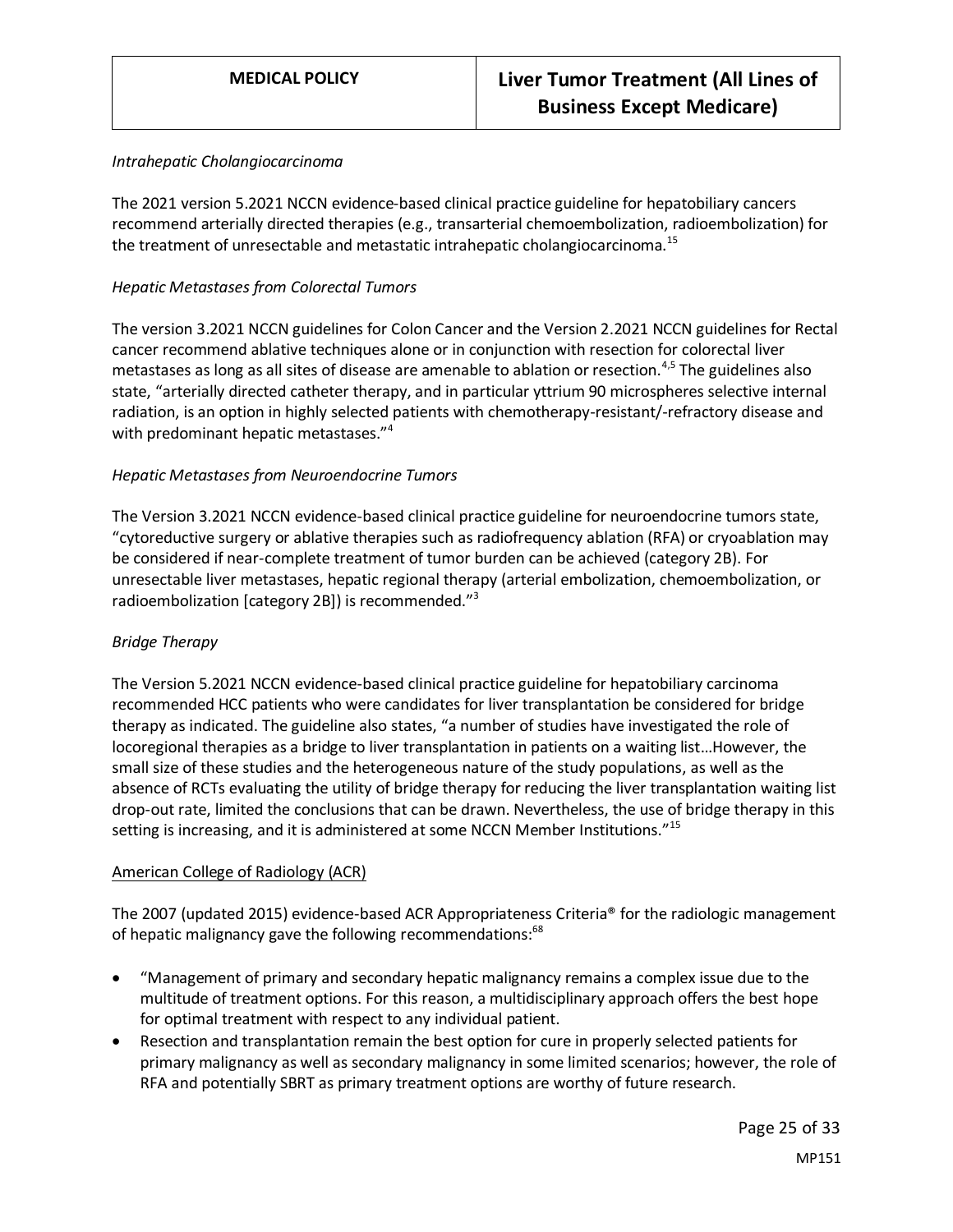- SIRT is likely as effective as TACE or TAE for both primary and secondary hepatic malignancy and is often better tolerated.
- The choice between percutaneous ablative techniques and arterial methods will vary from institution to institution depending on operator expertise.
- Combining ablative and arterial treatments may yield better outcomes than arterial treatments alone.
- Due to the development and refinement of a wide range of therapies, particularly for secondary hepatic malignancies, protocols focusing on the proper combination and sequence of treatments may benefit from reexamination." 68

## <span id="page-25-0"></span>**POLICY SUMMARY**

Surgical resection of primary or metastatic liver lesions offers the best chance for increased survival or cure. However, only about 20% of liver cancer patients are surgical candidates. Although the evidence does not indicate ablative therapies, transarterial chemoembolization (TACE), or radioembolization (RE) are superior to surgical resection, these therapies are frequently the only option to extend survival in liver cancer patients.

Although the evidence regarding liver transplant bridge therapy is limited, both the National Comprehensive Cancer Network and Organ Procurement and Transplantation Network consider ablative and arterially directed therapies as an option for bridging liver cancer patients to transplant.

National Comprehensive Cancer Network (NCCN) clinical practice guideline recommends locoregional therapy in hepatocellular carcinoma patients who are not candidates for surgical treatment, or as part of a bridge to liver transplant. For the treatment of unresectable intrahepatic cholangiocarcinoma, the NCCN recommends arterially directed therapies. The NCCN recommends ablative techniques for unresectable colorectal liver metastases, or arterially directed therapies in chemotherapy resistant patients. For liver metastases from neuroendocrine tumors, NCCN recommends ablative therapies if near-complete treatment of tumor burden can be achieved and arterially directed therapy for unresectable liver metastases.

There is insufficient evidence to support the use of ablation, transarterial chemoembolization, or radioembolization for the treatment of hepatic metastases from melanoma (cutaneous or uvela/conjunctival) and breast cancer. Randomized controlled trials are needed to establish the efficacy, safety, and medical necessity of ablation, transarterial chemoembolization, or radioembolization for the treatment of hepatic metastases from melanoma (cutaneous or uvela/conjunctival) and breast cancer. Therefore, of ablation, transarterial chemoembolization, or radioembolization for the treatment of hepatic metastases from melanoma (cutaneous or uvela/conjunctival) and breast cancer is considered investigational.

There is insufficient evidence to concluded high-intensity focused ultrasound (HIFU) or magnetic resonance guided focused ultrasound (MRgFUS) is efficacious for the treatment of liver tumors. Additional high-quality studies are required in order to establish the effectiveness and safety of this treatment modality. Furthermore, HIFU and MRgFUS do not have FDA-approval for the treatment of liver tumors; therefore, this would be considered an off-label use of the device. Therefore, high-intensity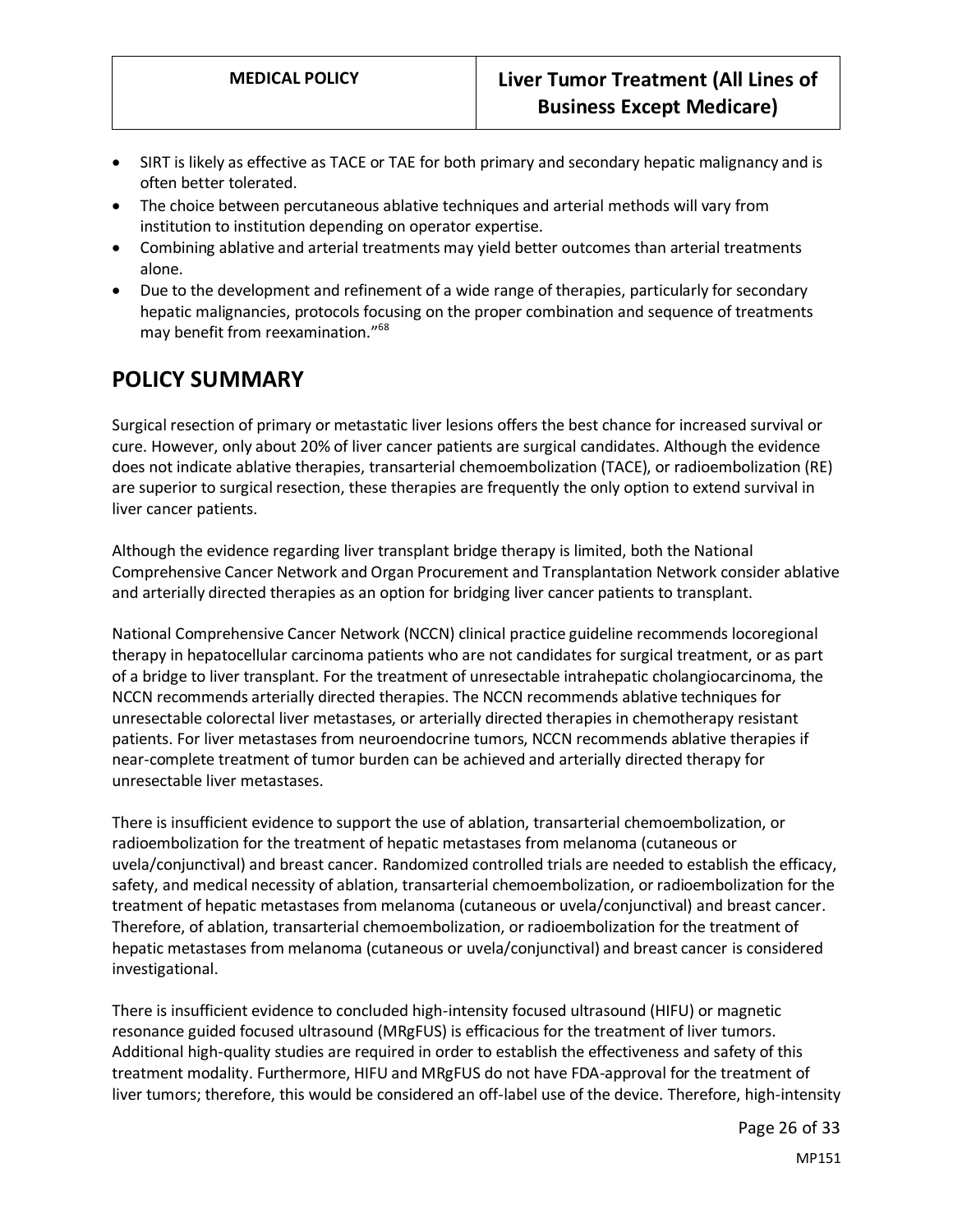focused ultrasound (HIFU) or magnetic resonance guided focused ultrasound (MRgFUS) for the treatment of liver tumors is considered investigational.

# **INSTRUCTIONS FOR USE**

Company Medical Policies serve as guidance for the administration of plan benefits. Medical policies do not constitute medical advice nor a guarantee of coverage. Company Medical Policies are reviewed annually and are based upon published, peer-reviewed scientific evidence and evidence-based clinical practice guidelines that are available as of the last policy update. The Companies reserve the right to determine the application of Medical Policies and make revisions to Medical Policies at any time. Providers will be given at least 60-days' notice of policy changes that are restrictive in nature.

The scope and availability of all plan benefits are determined in accordance with the applicable coverage agreement. Any conflict or variance between the terms of the coverage agreement and Company Medical Policy will be resolved in favor of the coverage agreement.

# **REGULATORY STATUS**

#### U.S. Food and Drug Administration (FDA)

#### **High Intensity Focused Ultrasound and Magnetic Resonance Guided Focused Ultrasound (HIFU and MRgFUS)**

HIFU and MRgFUS devices have received FDA approval under the premarket approval (PMA) process. This list may not be all inclusive. Please see the FDA device database for more information.

| <b>Device &amp; Manufacturer</b>                                                                                                          | <b>Indications for Use</b>                                                                                                                                                                                                                                                                                                                                                                                                                                                                                                                                                                                                                                                                                                                                                                                                                                                                                                        |
|-------------------------------------------------------------------------------------------------------------------------------------------|-----------------------------------------------------------------------------------------------------------------------------------------------------------------------------------------------------------------------------------------------------------------------------------------------------------------------------------------------------------------------------------------------------------------------------------------------------------------------------------------------------------------------------------------------------------------------------------------------------------------------------------------------------------------------------------------------------------------------------------------------------------------------------------------------------------------------------------------------------------------------------------------------------------------------------------|
| Sonablate <sup>®</sup> 450 by                                                                                                             | The Sonablate® is indicated for transrectal high intensity focused                                                                                                                                                                                                                                                                                                                                                                                                                                                                                                                                                                                                                                                                                                                                                                                                                                                                |
| SonaCare Medical <sup>69</sup>                                                                                                            | ultrasound (HIFU) ablation of prostatic tissue.                                                                                                                                                                                                                                                                                                                                                                                                                                                                                                                                                                                                                                                                                                                                                                                                                                                                                   |
| <b>ExAblate Family of</b><br><b>Magnetic Resonance</b><br><b>Guided Focused</b><br>Ultrasound Systems by<br>InSightec, Inc. <sup>70</sup> | The ExAblate MRgFUS has been approved for the following indications:<br>The Exablate 4000 System is indicated for use in the unilateral<br>Thalamotomy treatment of idiopathic Essential Tremor patients with<br>medication-refractory tremor. Patients must be at least age 22. The<br>designated area in the brain responsible for the movement disorder<br>symptoms (ventralis intermedius) must be identified and accessible<br>for targeted thermal ablation by the ExAblate device.<br>The ExAblate® 2000 System is intended for ablation of uterine fibroid<br>tissue in pre- or peri-menopausal women with symptomatic uterine<br>fibroids who desire a uterine sparing procedure. Patients must have a<br>uterine size of less than 24 weeks and have completed child bearing.<br>The ExAblate is indicated for pain palliation of Metastatic Bone<br>Cancer in patients 18 years of age or older who are suffering from |
|                                                                                                                                           | bone pain due to metastatic disease and who are failures of standard<br>radiation therapy, or not candidates for, or refused radiation therapy.                                                                                                                                                                                                                                                                                                                                                                                                                                                                                                                                                                                                                                                                                                                                                                                   |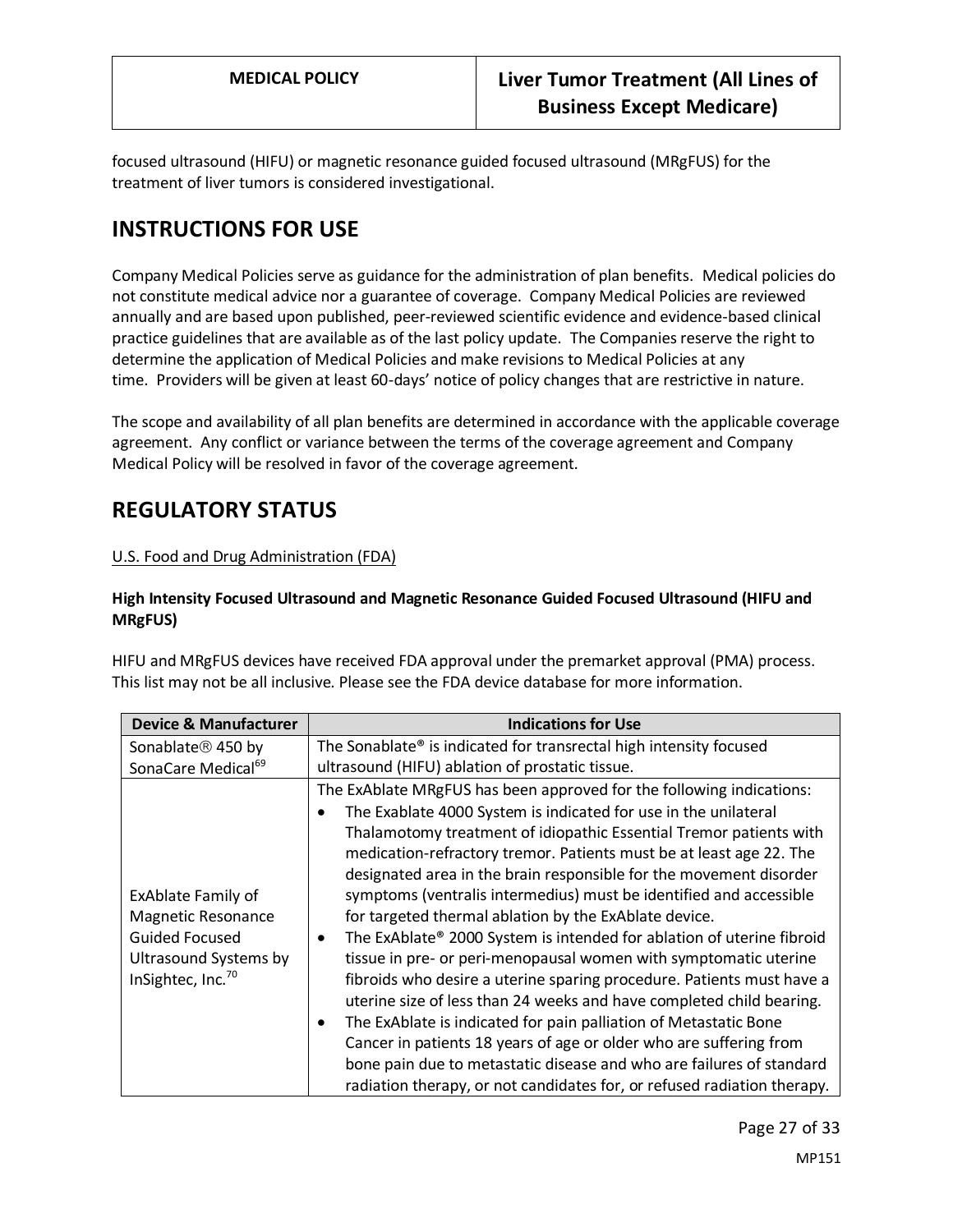| The bone tumor to be treated must be visible on non-contrast MR<br>and device accessible.                                                  |
|--------------------------------------------------------------------------------------------------------------------------------------------|
| The ExAblate Neuro is intended for use in the unilateral Thalamotomy<br>treatment of idiopathic Essential Tremor patients with medication- |
|                                                                                                                                            |
| refractory tremor. Patients must be at least age 22. The designated                                                                        |
| area in the brain responsible for the movement disorder symptoms                                                                           |
| (ventralis intermedius) must be identified and accessible for targeted                                                                     |
| thermal ablation by the ExAblate device.                                                                                                   |

#### Mental Health Parity Statement

Coverage decisions are made on the basis of individualized determinations of medical necessity and the experimental or investigational character of the treatment in the individual case. In cases where medical necessity is not established by policy for specific treatment modalities, evidence not previously considered regarding the efficacy of the modality that is presented shall be given consideration to determine if the policy represents current standards of care.

## **REFERENCES**

- 1. Radiopaedia. Child-Pugh Score[. https://radiopaedia.org/articles/child-pugh-score.](https://radiopaedia.org/articles/child-pugh-score) Accessed 10/22/2021.
- 2. Hayes Inc. Radiofrequency Ablation for Primary and Metastatic Cancers of the Liver. Updated 2008; archived 2009. [https://www.hayesinc.com/subscribers/displaySubscriberArticle.do?articleId=2164&&sectionSe](https://www.hayesinc.com/subscribers/displaySubscriberArticle.do?articleId=2164&§ionSelector=Background#MedicalBackground) [lector=Background#MedicalBackground.](https://www.hayesinc.com/subscribers/displaySubscriberArticle.do?articleId=2164&§ionSelector=Background#MedicalBackground) Accessed 10/22/2021.
- 3. National Comprehensive Cancer Network (NCCN). Clinical Practice Guidelines in Oncology: Neuroendocrine Tumors. V.3.2021. [https://www.nccn.org/professionals/physician\\_gls/pdf/neuroendocrine.pdf.](https://www.nccn.org/professionals/physician_gls/pdf/neuroendocrine.pdf) Published 2017. Accessed 10/22/2021.
- 4. Department of Veterans Affairs/ Depatment of Defense. Clinical Practice Guideline for Diagnosis and Treatment of Low Back Pain. [https://www.healthquality.va.gov/guidelines/Pain/lbp/VADoDLBPCPG092917.pdf.](https://www.healthquality.va.gov/guidelines/Pain/lbp/VADoDLBPCPG092917.pdf) Published 2017. Accessed 10/22/2021.
- 5. National Comprehensive Cancer Network (NCCN). Clinical Practice Guideline in Oncology: Rectal Cancer. V. 2.2021[. https://www.nccn.org/professionals/physician\\_gls/pdf/rectal.pdf.](https://www.nccn.org/professionals/physician_gls/pdf/rectal.pdf) Published 2019. Accessed 10/22/2021.
- 6. American Cancer Society. Colorectal Cancer. [https://www.cancer.org/cancer/colon-rectal](https://www.cancer.org/cancer/colon-rectal-cancer/about/what-is-colorectal-cancer.html)[cancer/about/what-is-colorectal-cancer.html.](https://www.cancer.org/cancer/colon-rectal-cancer/about/what-is-colorectal-cancer.html) Published 2016. Accessed 10/22/2021.
- 7. Tucker ME. Model Predicts Survival in Intrahepatic Cholangiocarcinoma. [http://www.medscape.com/viewarticle/821759.](http://www.medscape.com/viewarticle/821759) Published 2014. Accessed 10/22/2021.
- 8. National Guideline C. Clinical guideline: management of gastroparesis. 2013. <https://www.guideline.gov/summaries/summary/43612>
- 9. Fong T-L. Percutaneous Ethanol (Alcohol) Injection of Liver. [http://www.medicinenet.com/percutaneous\\_ethanol\\_injection\\_of\\_liver/article.htm.](http://www.medicinenet.com/percutaneous_ethanol_injection_of_liver/article.htm) Published 2016. Accessed 10/22/2021.

Page 28 of 33 MP151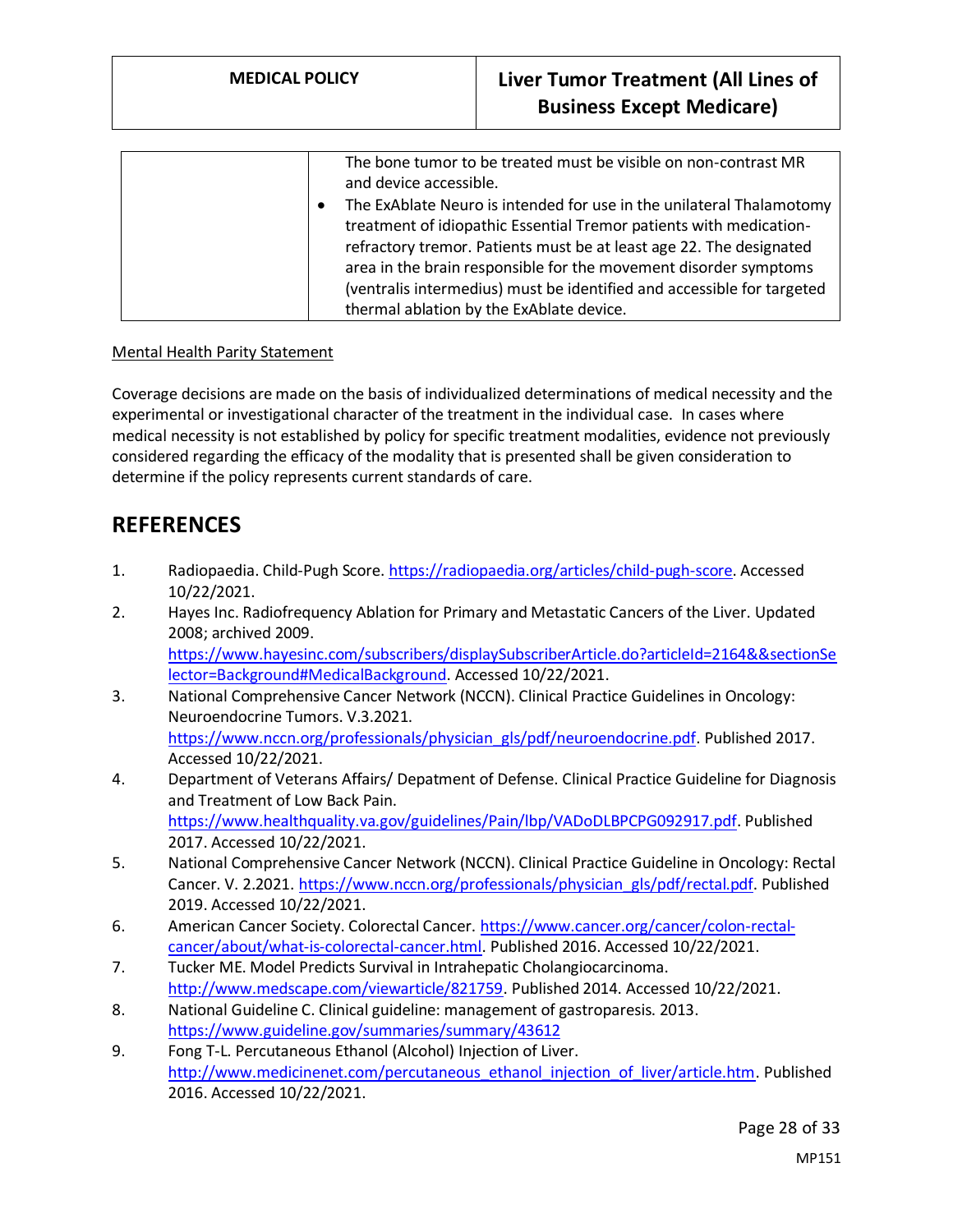- 10. Daren A. Subar F, Aali J. Sheen, MD, FRCS, David J. Sherlock, MS, FRCS. Cryoablation for Liver Tumors -- Is There Clinical Utility? [http://www.medscape.com/viewarticle/460112\\_2.](http://www.medscape.com/viewarticle/460112_2) Published 2003. Accessed 10/22/2021.
- 11. UCSF Department of Surgery. Microwave Ablation. [http://liversource.surgery.ucsf.edu/conditions--procedures/microwave-ablation.aspx.](http://liversource.surgery.ucsf.edu/conditions--procedures/microwave-ablation.aspx) Published 2017. Accessed 10/22/2021.
- 12. Hayes Inc. Transarterial Chemoembolization Plus Radiofrequency Ablation for Liver Cancer. Updated update 2016, Archived 2018[. https://evidence.hayesinc.com/report/dir.tace2657.](https://evidence.hayesinc.com/report/dir.tace2657) Accessed 10/22/2021.
- 13. RadiologyInfo. Radioembolization[. https://www.radiologyinfo.org/en/info.cfm?pg=radioembol.](https://www.radiologyinfo.org/en/info.cfm?pg=radioembol) Published 2017. Accessed 10/22/2021.
- 14. Hayes Inc. Radioactive Yttrium-90 Microspheres for Treatment of Primary Unresectable Liver Cancer as a Bridge to Transplantation or Surgery. Published 2019. Updated 1/5/2021. [https://evidence.hayesinc.com/report/dir.radioactive3028.](https://evidence.hayesinc.com/report/dir.radioactive3028) Accessed 10/22/2021.
- 15. National Comprehensive Cancer Network (NCCN). Clinical Practice Guidelines in Oncology: Hepatobiliary Cancers. V 5.2021. [https://www.nccn.org/professionals/physician\\_gls/pdf/hepatobiliary.pdf.](https://www.nccn.org/professionals/physician_gls/pdf/hepatobiliary.pdf) Published 2019. Accessed 10/22/2021.
- 16. Hayes Inc. High-Intensity Focused Ultrasound (HIFU) for Treatment of Hepatocellular Carcinoma. Updated 2012; Archived 2016[. https://evidence.hayesinc.com/report/htb.hifu2628.](https://evidence.hayesinc.com/report/htb.hifu2628) Accessed 10/22/2021.
- 17. Roberts A. Magnetic resonance-guided focused ultrasound for uterine fibroids. *Seminars in interventional radiology.* 2008;25(4):394-405.
- 18. Lan T, Chang L, Rahmathullah MN, Wu L, Yuan YF. Comparative Efficacy of Interventional Therapies for Early-stage Hepatocellular Carcinoma: A PRISMA-compliant Systematic Review and Network Meta-analysis. *Medicine.* 2016;95(15):e3185.
- 19. Lee J, Shin IS, Yoon WS, Koom WS, Rim CH. Comparisons between radiofrequency ablation and stereotactic body radiotherapy for liver malignancies: Meta-analyses and a systematic review. *Radiother Oncol.* 2020;145:63-70.<https://pubmed.ncbi.nlm.nih.gov/31923711/>
- 20. Tan W, Deng Q, Lin S, Wang Y, Xu G. Comparison of microwave ablation and radiofrequency ablation for hepatocellular carcinoma: a systematic review and meta-analysis. *International Journal of Hyperthermia.* 2019;36(1):263-271.<https://doi.org/10.1080/02656736.2018.1562571>
- 21. Si MB, Yan PJ, Hao XY, et al. Efficacy and safety of radiofrequency ablation versus minimally invasive liver surgery for small hepatocellular carcinoma: a systematic review and meta-analysis. *Surgical endoscopy.* 2019.
- 22. Glassberg MB, Ghosh S, Clymer JW, Wright GWJ, Ferko N, Amaral JF. Microwave ablation compared with hepatic resection for the treatment of hepatocellular carcinoma and liver metastases: a systematic review and meta-analysis. *World journal of surgical oncology.*  2019;17(1):98.
- 23. Weis S, Franke A, Mossner J, Jakobsen JC, Schoppmeyer K. Radiofrequency (thermal) ablation versus no intervention or other interventions for hepatocellular carcinoma. *The Cochrane database of systematic reviews.* 2013(12):Cd003046.
- 24. Huang YZ, Zhou SC, Zhou H, Tong M. Radiofrequency ablation versus cryosurgery ablation for hepatocellular carcinoma: a meta-analysis. *Hepato-gastroenterology.* 2013;60(125):1131-1135.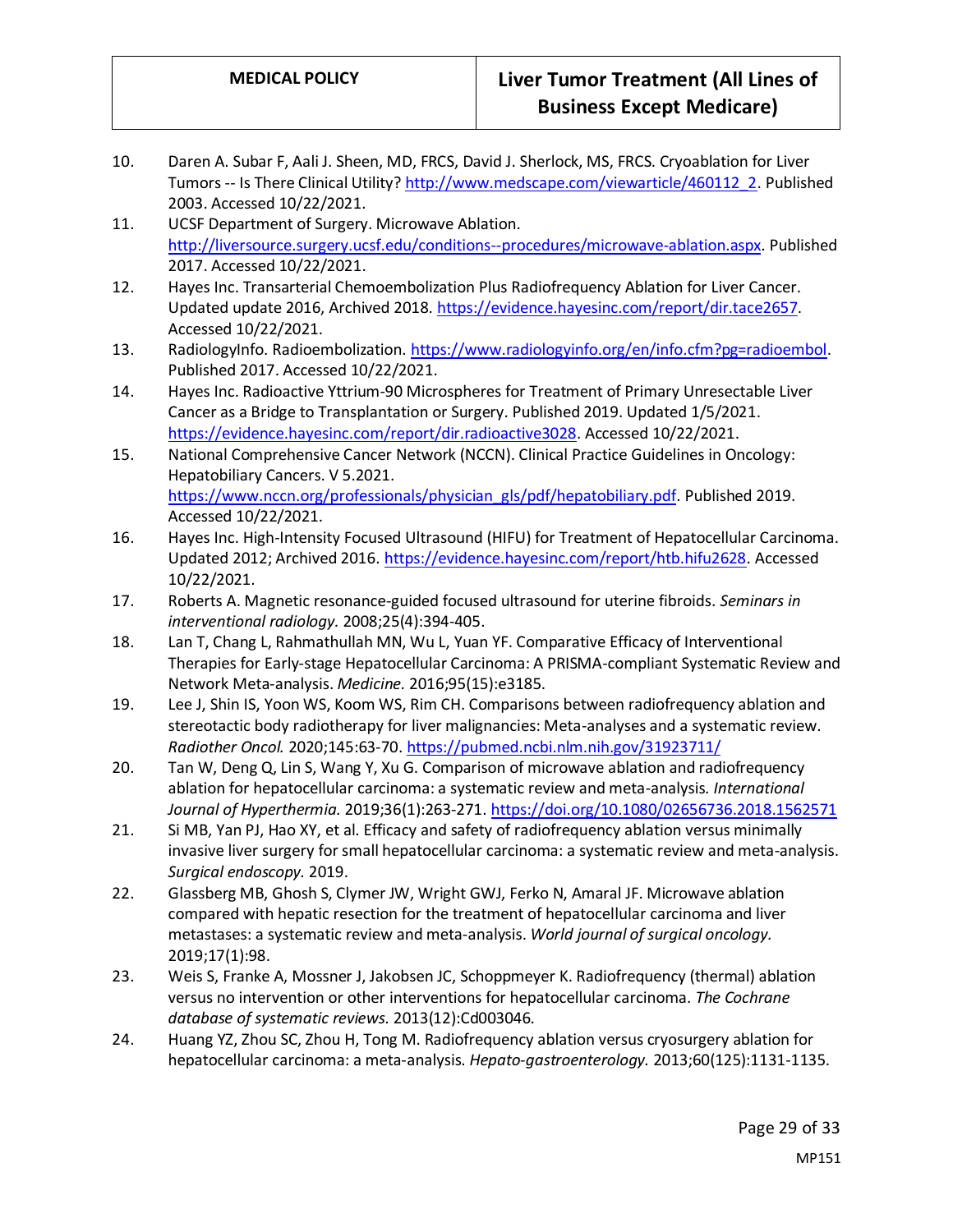- 25. Cho YK, Kim JK, Kim MY, Rhim H, Han JK. Systematic review of randomized trials for hepatocellular carcinoma treated with percutaneous ablation therapies. *Hepatology (Baltimore, Md).* 2009;49(2):453-459.
- 26. Weng M, Zhang Y, Zhou D, et al. Radiofrequency ablation versus resection for colorectal cancer liver metastases: a meta-analysis. *PloS one.* 2012;7(9):e45493.
- 27. Mohan H, Nicholson P, Winter DC, et al. Radiofrequency ablation for neuroendocrine liver metastases: a systematic review. *Journal of vascular and interventional radiology : JVIR.*  2015;26(7):935-942.e931.
- 28. Chen ZH, Zhang XP, Zhou TF, et al. Adjuvant transarterial chemoembolization improves survival outcomes in hepatocellular carcinoma with microvascular invasion: A systematic review and meta-analysis. *European journal of surgical oncology : the journal of the European Society of Surgical Oncology and the British Association of Surgical Oncology.* 2019.
- 29. Solaini L, Cucchetti A, Piccino M, et al. Critical systematic review on hepatic resection and transarterial chemoembolization for hepatocellular carcinoma. *Future oncology (London, England).* 2019;15(4):439-449.
- 30. Tian G, Yang S, Yuan J, et al. Comparative efficacy of treatment strategies for hepatocellular carcinoma: systematic review and network meta-analysis. *BMJ open.* 2018;8(10):e021269.
- 31. Shen A, Liu M, Zheng D, Chen Q, Wu Z. Adjuvant transarterial chemoembolization after curative hepatectomy for hepatocellular carcinoma with microvascular invasion: a systematic review and meta-analysis. *Clinics and research in hepatology and gastroenterology.* 2020;44(2):142-154. [https://www.sciencedirect.com/science/article/pii/S0748798319305256?casa\\_token=GEkf2T-](https://www.sciencedirect.com/science/article/pii/S0748798319305256?casa_token=GEkf2T-GmkAAAAAA:R983FR9uFeX0Tr2TQV1ExiLWDsWIbSd7KFj7zcLPjzvRnQ6mrbReEFpxHAi60MoH-J8zHxTE)[GmkAAAAAA:R983FR9uFeX0Tr2TQV1ExiLWDsWIbSd7KFj7zcLPjzvRnQ6mrbReEFpxHAi60MoH-](https://www.sciencedirect.com/science/article/pii/S0748798319305256?casa_token=GEkf2T-GmkAAAAAA:R983FR9uFeX0Tr2TQV1ExiLWDsWIbSd7KFj7zcLPjzvRnQ6mrbReEFpxHAi60MoH-J8zHxTE)[J8zHxTE](https://www.sciencedirect.com/science/article/pii/S0748798319305256?casa_token=GEkf2T-GmkAAAAAA:R983FR9uFeX0Tr2TQV1ExiLWDsWIbSd7KFj7zcLPjzvRnQ6mrbReEFpxHAi60MoH-J8zHxTE)
- 32. Lu L, Zeng J, Wen Z, Tang C, Xu N. Transcatheter arterial chemoembolisation followed by threedimensional conformal radiotherapy versus transcatheter arterial chemoembolisation alone for primary hepatocellular carcinoma in adults. *Cochrane Database of Systematic Reviews.* 2019(2).
- 33. Oliveri RS, Wetterslev J, Gluud C. Transarterial (chemo)embolisation for unresectable hepatocellular carcinoma. *The Cochrane database of systematic reviews.* 2011(3):Cd004787.
- 34. Christante D, Pommier S, Givi B, Pommier R. Hepatic artery chemoinfusion with chemoembolization for neuroendocrine cancer with progressive hepatic metastases despite octreotide therapy. *Surgery.* 2008;144(6):885-893; discussion 893-884.
- 35. Gupta S, Yao JC, Ahrar K, et al. Hepatic artery embolization and chemoembolization for treatment of patients with metastatic carcinoid tumors: the M.D. Anderson experience. *Cancer journal (Sudbury, Mass).* 2003;9(4):261-267.
- 36. Hur S, Chung JW, Kim HC, et al. Survival outcomes and prognostic factors of transcatheter arterial chemoembolization for hepatic neuroendocrine metastases. *Journal of vascular and interventional radiology : JVIR.* 2013;24(7):947-956; quiz 957.
- 37. Maluccio MA, Covey AM, Schubert J, et al. Treatment of metastatic sarcoma to the liver with bland embolization. *Cancer.* 2006;107(7):1617-1623.
- 38. Ruutiainen AT, Soulen MC, Tuite CM, et al. Chemoembolization and bland embolization of neuroendocrine tumor metastases to the liver. *Journal of vascular and interventional radiology : JVIR.* 2007;18(7):847-855.
- 39. Egger ME, Armstrong E, Martin RC, 2nd, et al. Transarterial Chemoembolization vs Radioembolization for Neuroendocrine Liver Metastases: A Multi-Institutional Analysis. *J Am Coll Surg.* 2020;230(4):363-370[. https://pubmed.ncbi.nlm.nih.gov/32032719/](https://pubmed.ncbi.nlm.nih.gov/32032719/)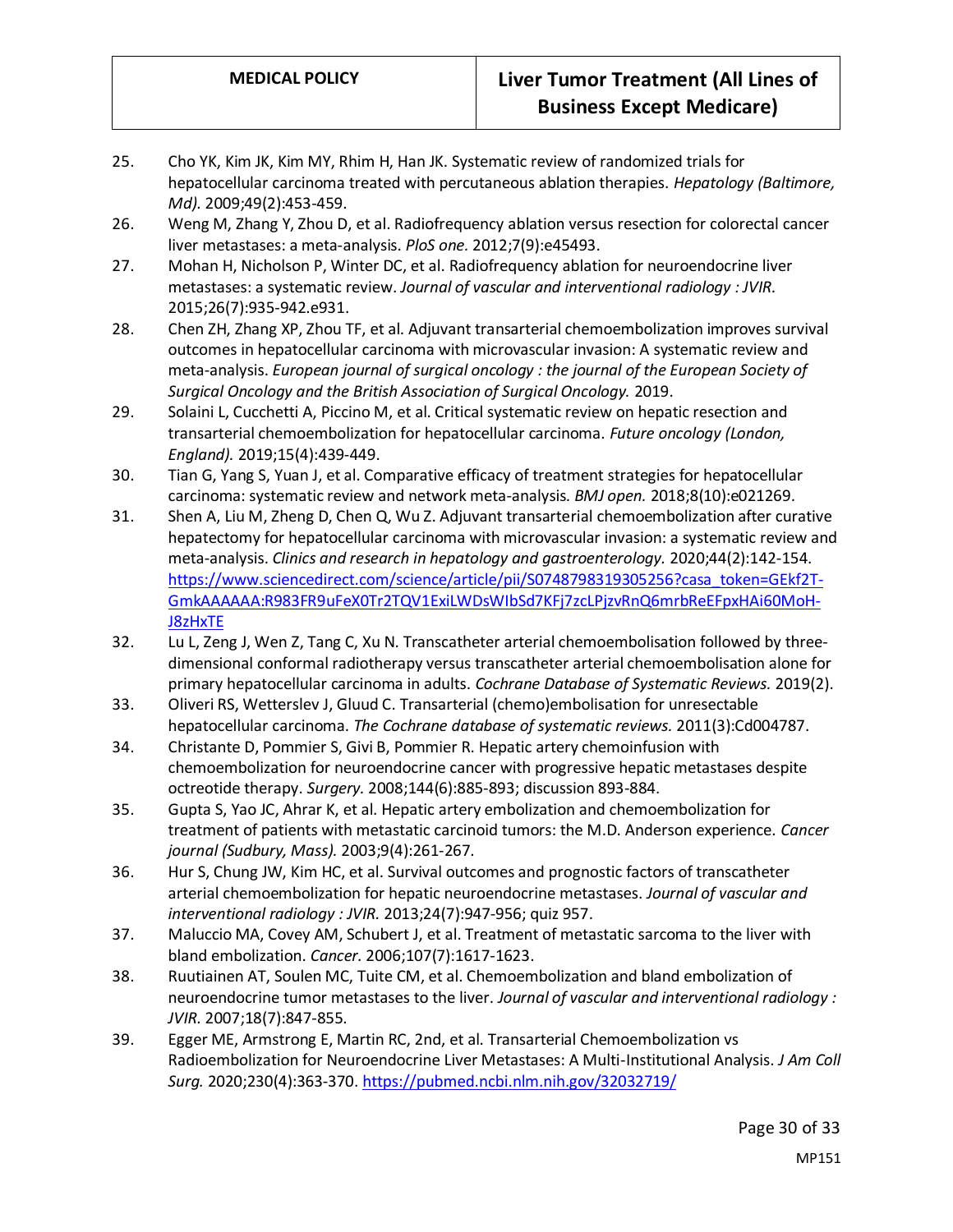- 40. Yousaf A, Kim JU, Eliahoo J, Taylor-Robinson SD, Khan SA. Ablative Therapy for Unresectable Intrahepatic Cholangiocarcinoma: A Systematic Review and Meta-Analysis. *Journal of Clinical and Experimental Hepatology.* 2019;9(6):740-748. <http://www.sciencedirect.com/science/article/pii/S0973688319302075>
- 41. Boehm LM, Jayakrishnan TT, Miura JT, et al. Comparative effectiveness of hepatic artery based therapies for unresectable intrahepatic cholangiocarcinoma. *Journal of surgical oncology.*  2015;111(2):213-220.
- 42. Abdel‐Rahman O, Elsayed Z. Yttrium‐90 microsphere radioembolisation for unresectable hepatocellular carcinoma. *Cochrane Database of Systematic Reviews.* 2020(1). [https://doi.org//10.1002/14651858.CD011313.pub3](https://doi.org/10.1002/14651858.CD011313.pub3)
- 43. Yang Y, Si T. Yttrium-90 transarterial radioembolization versus conventional transarterial chemoembolization for patients with hepatocellular carcinoma: a systematic review and metaanalysis. *Cancer biology & medicine.* 2018;15(3):299-310.
- 44. Hayes Inc. Comparative Effectiveness Review Of Radioactive Yttrium-90 Microspheres For Treatment Of Primary Unresectable Liver Cancer. Published 2019. [https://evidence.hayesinc.com/report/dir.radioactive1258.](https://evidence.hayesinc.com/report/dir.radioactive1258) Accessed 10/22/2021.
- 45. Hayes Inc. Radioactive Yttrium-90 Microspheres for Treatment of Secondary Liver Cancer. Updated 201[9 https://evidence.hayesinc.com/report/dir.radi0017.](https://evidence.hayesinc.com/report/dir.radi0017) Accessed 10/22/2021.
- 46. Jia Z, Wang W. Yttrium-90 radioembolization for unresectable metastatic neuroendocrine liver tumor: A systematic review. *European journal of radiology.* 2018;100:23-29.
- 47. Devcic Z, Rosenberg J, Braat AJ, et al. The efficacy of hepatic 90Y resin radioembolization for metastatic neuroendocrine tumors: a meta-analysis. *Journal of nuclear medicine : official publication, Society of Nuclear Medicine.* 2014;55(9):1404-1410.
- 48. Al-Adra DP, Gill RS, Axford SJ, Shi X, Kneteman N, Liau SS. Treatment of unresectable intrahepatic cholangiocarcinoma with yttrium-90 radioembolization: a systematic review and pooled analysis. *European journal of surgical oncology : the journal of the European Society of Surgical Oncology and the British Association of Surgical Oncology.* 2015;41(1):120-127.
- 49. Graziadei IW, Sandmueller H, Waldenberger P, et al. Chemoembolization followed by liver transplantation for hepatocellular carcinoma impedes tumor progression while on the waiting list and leads to excellent outcome. *Liver transplantation : official publication of the American Association for the Study of Liver Diseases and the International Liver Transplantation Society.*  2003;9(6):557-563.
- 50. Hayashi PH, Ludkowski M, Forman LM, et al. Hepatic artery chemoembolization for hepatocellular carcinoma in patients listed for liver transplantation. *American journal of transplantation : official journal of the American Society of Transplantation and the American Society of Transplant Surgeons.* 2004;4(5):782-787.
- 51. Yao FY, Bass NM, Nikolai B, et al. A follow-up analysis of the pattern and predictors of dropout from the waiting list for liver transplantation in patients with hepatocellular carcinoma: implications for the current organ allocation policy. *Liver transplantation : official publication of the American Association for the Study of Liver Diseases and the International Liver Transplantation Society.* 2003;9(7):684-692.
- 52. Pompili M, Mirante VG, Rondinara G, et al. Percutaneous ablation procedures in cirrhotic patients with hepatocellular carcinoma submitted to liver transplantation: Assessment of efficacy at explant analysis and of safety for tumor recurrence. *Liver transplantation : official publication of the American Association for the Study of Liver Diseases and the International Liver Transplantation Society.* 2005;11(9):1117-1126.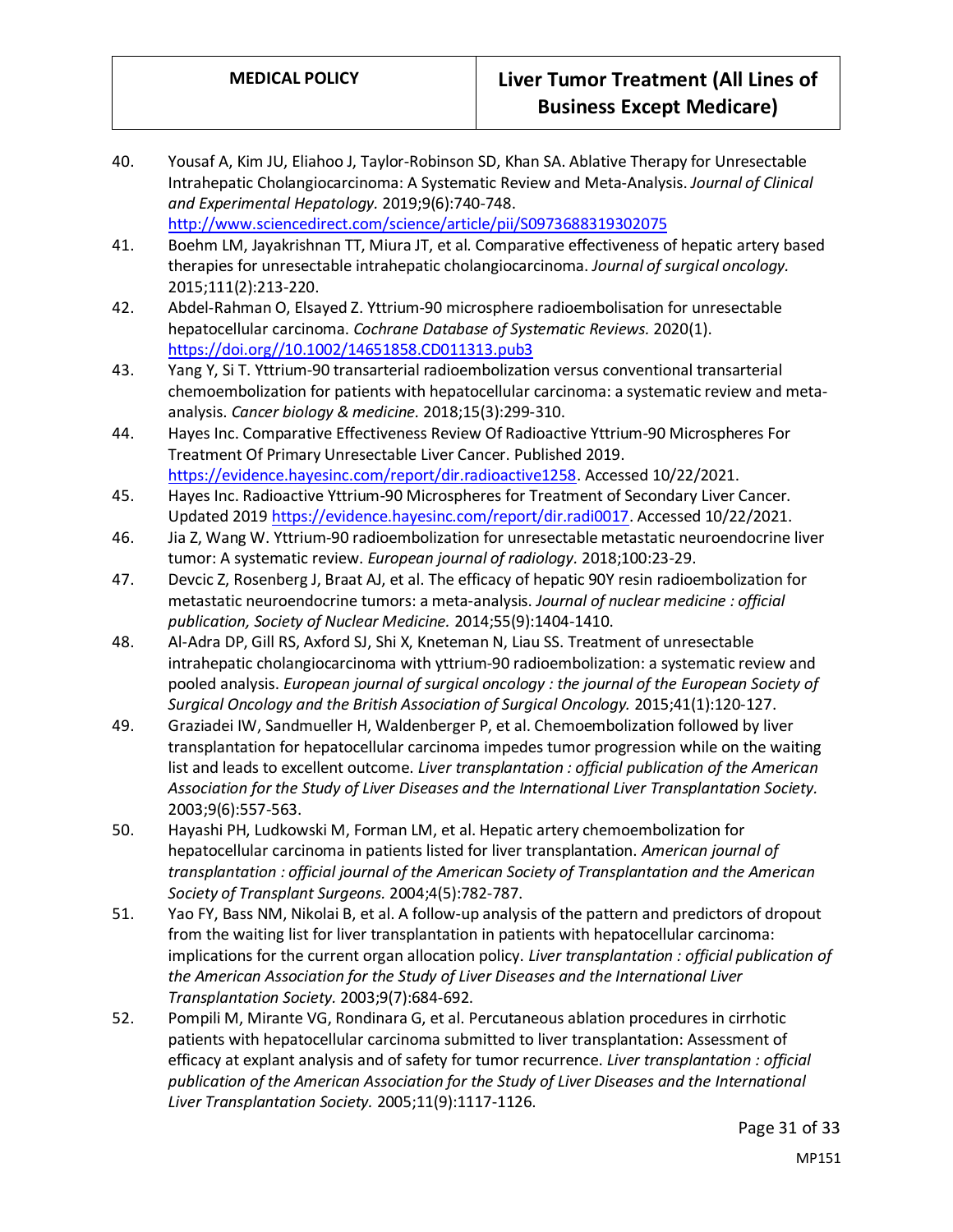- 53. DuBay DA, Sandroussi C, Kachura JR, et al. Radiofrequency ablation of hepatocellular carcinoma as a bridge to liver transplantation. *HPB : the official journal of the International Hepato Pancreato Biliary Association.* 2011;13(1):24-32.
- 54. Kulik LM, Atassi B, van Holsbeeck L, et al. Yttrium-90 microspheres (TheraSphere) treatment of unresectable hepatocellular carcinoma: downstaging to resection, RFA and bridge to transplantation. *Journal of surgical oncology.* 2006;94(7):572-586.
- 55. Mazzaferro V, Battiston C, Perrone S, et al. Radiofrequency ablation of small hepatocellular carcinoma in cirrhotic patients awaiting liver transplantation: a prospective study. *Annals of surgery.* 2004;240(5):900-909.
- 56. U.S. Department of Health and Human Services. Organ Procurement and Transplantation Network (OPTN): Allocation of Livers and Liver-Intestine Policy. [https://optn.transplant.hrsa.gov/media/1200/optn\\_policies.pdf.](https://optn.transplant.hrsa.gov/media/1200/optn_policies.pdf) Published 2017. Accessed 10/22/2021.
- 57. U.S. Department of Health and Human Services. Organ Procurement and Transplantation Network: HCC Auto Approval Criteria Changes. [https://optn.transplant.hrsa.gov/governance/public-comment/hcc-auto-approval-criteria](https://optn.transplant.hrsa.gov/governance/public-comment/hcc-auto-approval-criteria-changes/)[changes/.](https://optn.transplant.hrsa.gov/governance/public-comment/hcc-auto-approval-criteria-changes/) Published 2017. Accessed 10/22/2021.
- 58. Feretis M, Solodkyy A. Yttrium-90 radioembolization for unresectable hepatic metastases of breast cancer: A systematic review. *World J Gastrointest Oncol.* 2020;12(2):228-236. <https://pubmed.ncbi.nlm.nih.gov/32104553>
- 59. Wieners G, Mohnike K, Peters N, et al. Treatment of hepatic metastases of breast cancer with CT-guided interstitial brachytherapy–a phase II-study. *Radiotherapy and Oncology.*  2011;100(2):314-319.
- 60. Gordon AC, Gradishar WJ, Kaklamani VG, et al. Yttrium-90 radioembolization stops progression of targeted breast cancer liver metastases after failed chemotherapy. *Journal of Vascular and Interventional Radiology.* 2014;25(10):1523-1532. e1522.
- 61. Wang M, Zhang J, Ji S, et al. Transarterial chemoembolisation for breast cancer with liver metastasis: A systematic review. *The Breast.* 2017;36:25-30.
- 62. Wu F, Wang Z-B, Chen W-Z, et al. Extracorporeal high intensity focused ultrasound ablation in the treatment of patients with large hepatocellular carcinoma. *Annals of surgical oncology.*  2004;11(12):1061.
- 63. Yang R, Reilly CR, Rescorla FJ, et al. High-intensity focused ultrasound in the treatment of experimental liver cancer. *Archives of surgery.* 1991;126(8):1002-1010.
- 64. Illing R, Kennedy J, Wu F, et al. The safety and feasibility of extracorporeal high-intensity focused ultrasound (HIFU) for the treatment of liver and kidney tumours in a Western population. *British journal of cancer.* 2005;93(8):890.
- 65. Wu F, Chen W-Z, Bai J, et al. Pathological changes in human malignant carcinoma treated with high-intensity focused ultrasound. *Ultrasound in medicine & biology.* 2001;27(8):1099-1106.
- 66. Kennedy J, Wu F, Ter Haar G, et al. High-intensity focused ultrasound for the treatment of liver tumours. *Ultrasonics.* 2004;42(1):931-935.
- 67. Zhang L, Zhu H, Jin C, et al. High-intensity focused ultrasound (HIFU): effective and safe therapy for hepatocellular carcinoma adjacent to major hepatic veins. *European radiology.*  2009;19(2):437.
- 68. Kouri BE, Abrams RA, Al-Refaie WB, et al. ACR Appropriateness Criteria Radiologic Management of Hepatic Malignancy. *Journal of the American College of Radiology : JACR.* 2016;13(3):265-273. <https://www.ncbi.nlm.nih.gov/pubmed/26944037>